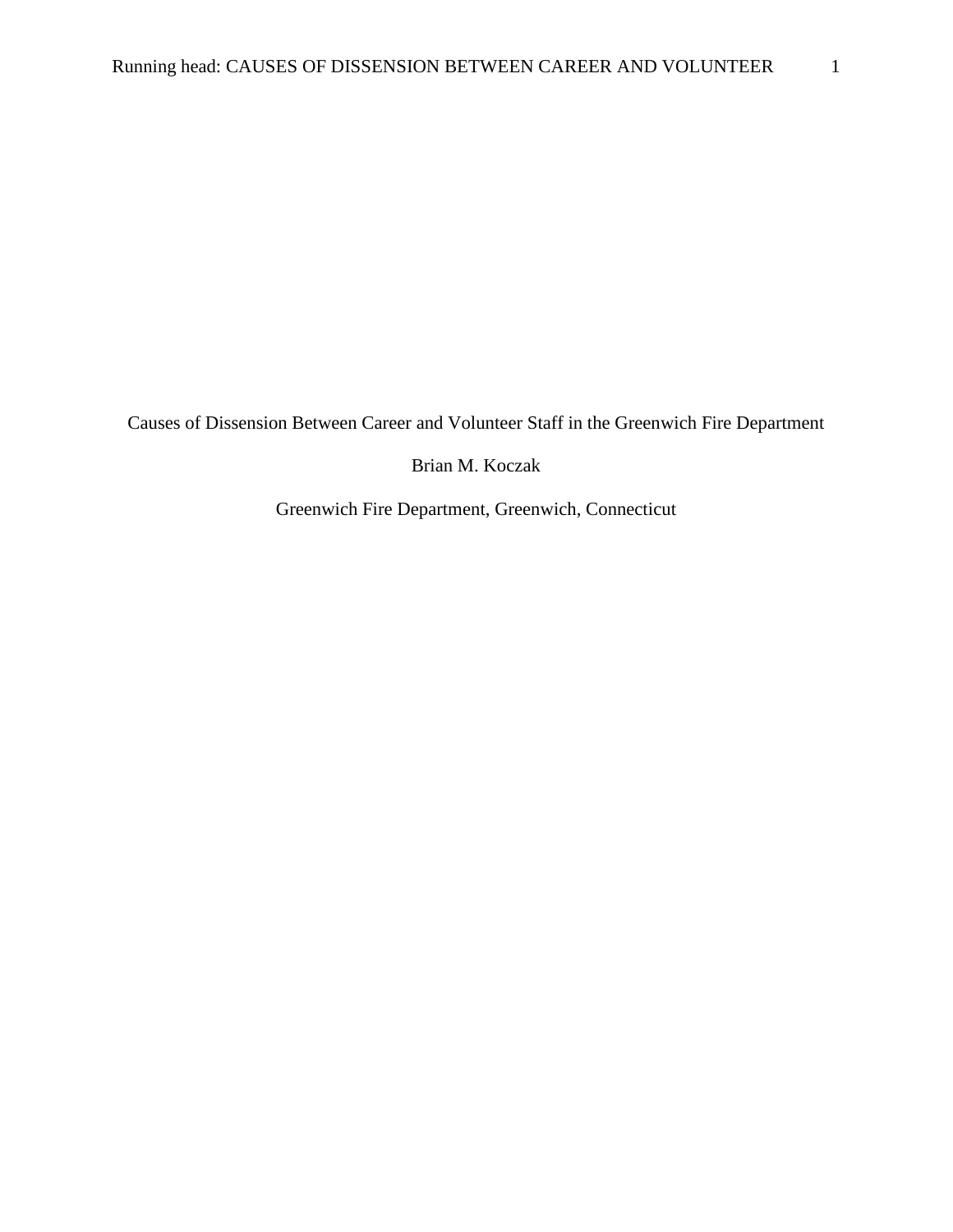### **Certification Statement**

I hereby certify that this paper constitutes my own product, that where the language of others is set forth, quotation marks so indicate, and that appropriate credit is given where I have used the language, ideas, expressions, or writings of another.

 $Signed: 100000$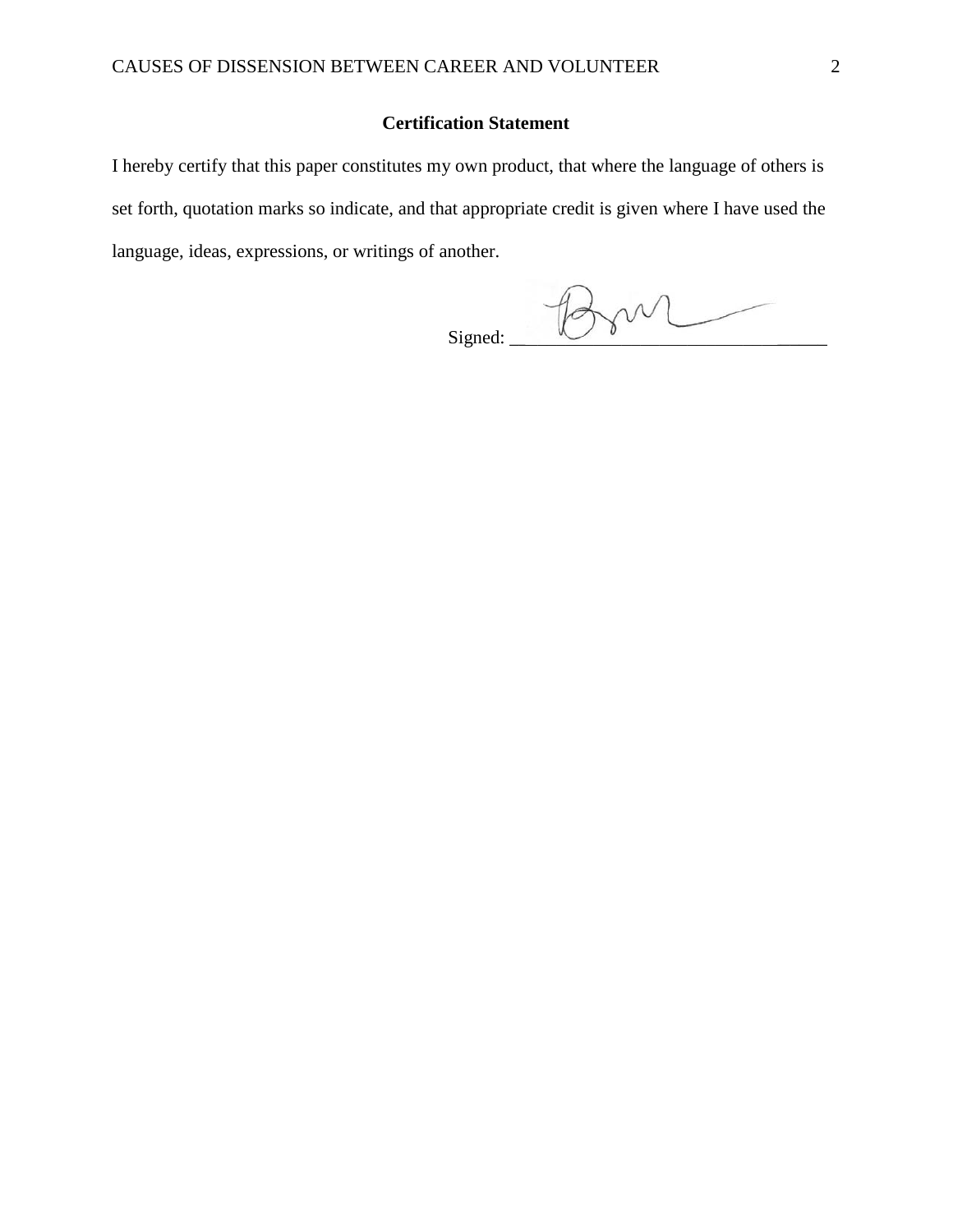#### Abstract

The problem was that there is ongoing dissension between career and volunteer staff that regularly impacts their relationship both on and off the fireground. The purpose of the research was to identify the causes of dissension between career and volunteer staff that if resolved, would minimize unnecessary conflict. Descriptive research was used to answer the following questions: a) What areas of dissension exist between career and volunteer personnel? b) What actions or conditions by volunteer personnel cause conflict with career personnel? c) What actions or conditions by career personnel cause conflict with volunteer personnel? d)What actions could be considered to help reduce dissension between career and volunteer personnel? A literature review was completed and summarized the findings of others pertaining to the transition of combination fire departments, the conflict that develops, and the solutions to the problems. Two focus groups were conducted using Improved Nominal Group Technique (INGT). One focus group was completed with volunteer personnel while the other focus group was completed with career personnel. The focus group results yielded a list of actions or conditions from each group that causes dissension with the other. Each group determined the five most important actions or conditions from their list using a voting process. The development of a strategic plan by all the stakeholders was recommended to reduce dissension between the career and volunteer staff in the Greenwich Fire Department.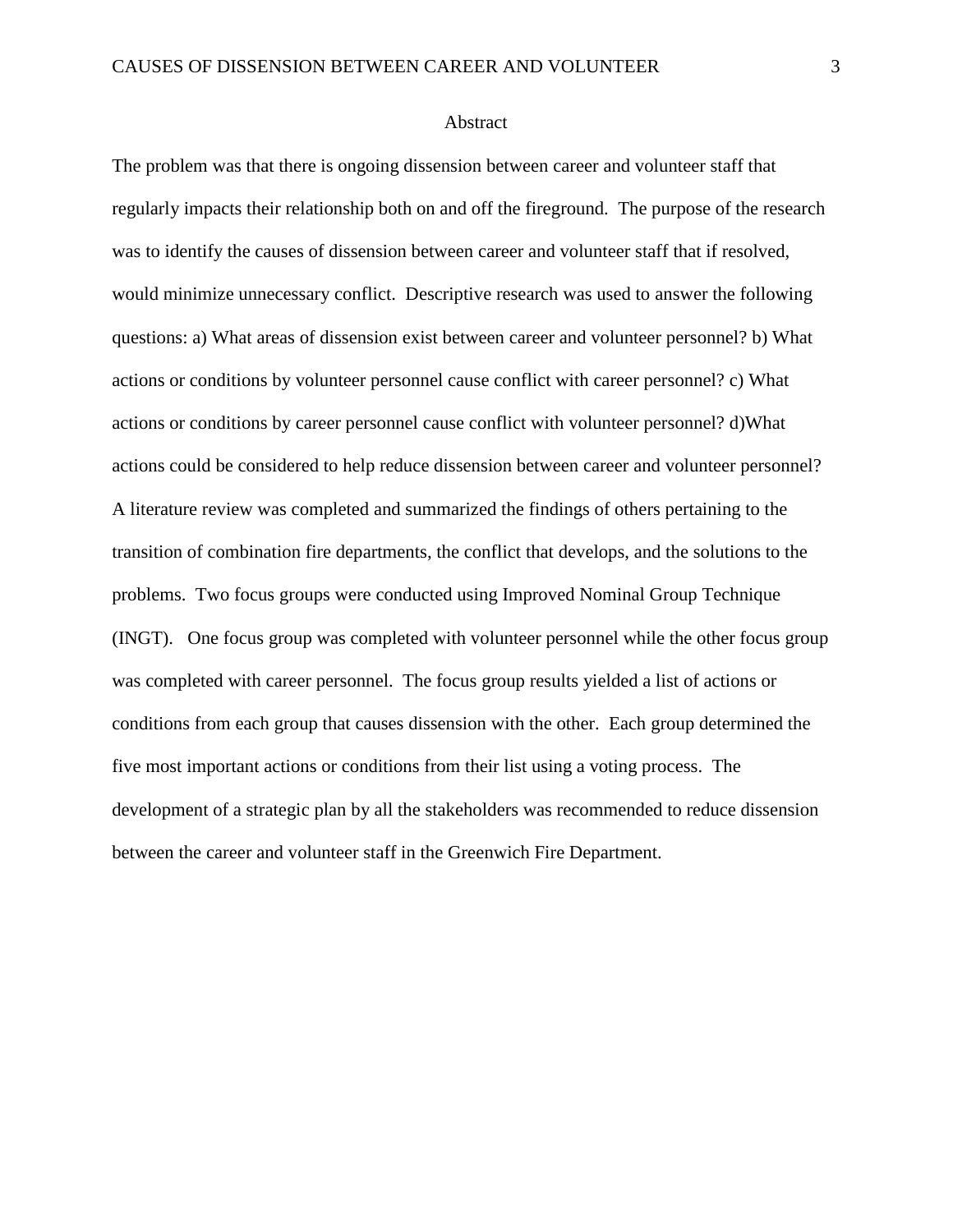## Table of Contents

| 5  |
|----|
|    |
| 9  |
|    |
| 18 |
|    |
|    |
|    |
|    |
|    |
|    |
|    |
|    |
|    |
|    |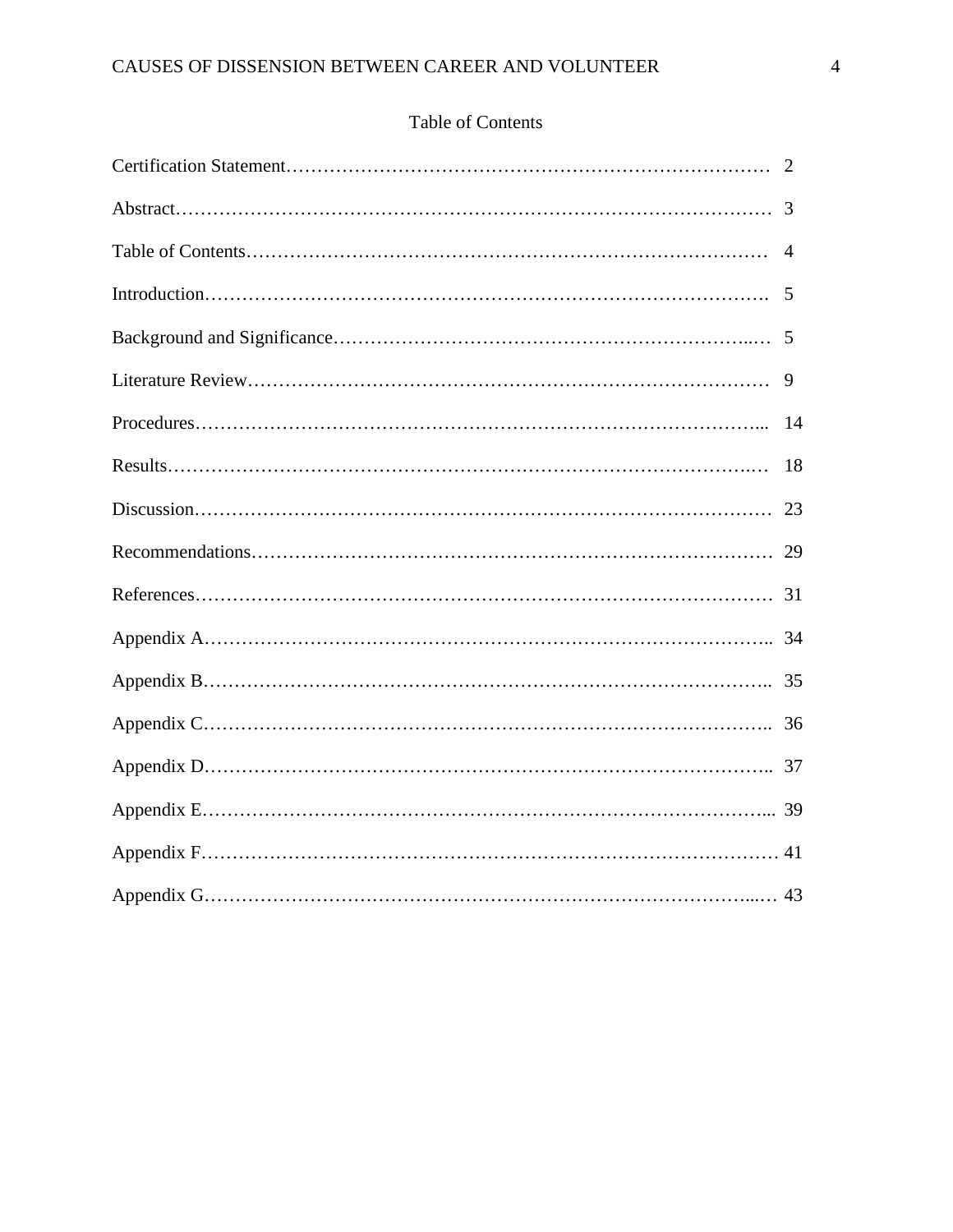# Causes of Dissension Between Career and Volunteer Staff in the Greenwich Fire Department **Introduction**

**"**The Greenwich Fire Department is a combination department whose primary purpose is to provide a reliable and efficient force to ensure public safety of the Town of Greenwich in the areas of fire suppression, fire prevention, rescue, and other situations as needed" (Town of Greenwich, 2011). The problem is that there is ongoing dissension between the volunteer and career staff that regularly impacts their relationship both on and off the fireground.

The purpose of the research is to identify the causes of dissension between the volunteer and career staff that if resolved, would minimize unnecessary conflict. The research will provide possible solutions to resolve the areas of dissension identified.

To accomplish this, a descriptive research method was employed to answer the following questions: a) What areas of dissension exist between career and volunteer personnel? b) What actions or conditions by volunteer personnel cause conflict with career personnel? c) What actions or conditions by career personnel cause conflict with volunteer personnel? d) What actions could be considered to help reduce dissension between career and volunteer personnel?

#### Background and Significance

The Greenwich Fire Department covers a 47.8 square mile area and protects over 62,000 residents ("Greenwich, Connecticut," n.d.). The department responds to approximately 4200 calls for service each year that range from minor fire alarm activations to structure fires. The department also responds to motor vehicle accidents, hazardous materials incidents, and other emergency situations as necessary (www.greenwichct.org).

The fire department operates out of seven fire stations within the Town of Greenwich. Of these stations, one is staffed by all volunteer personnel; one is staffed by all career personnel,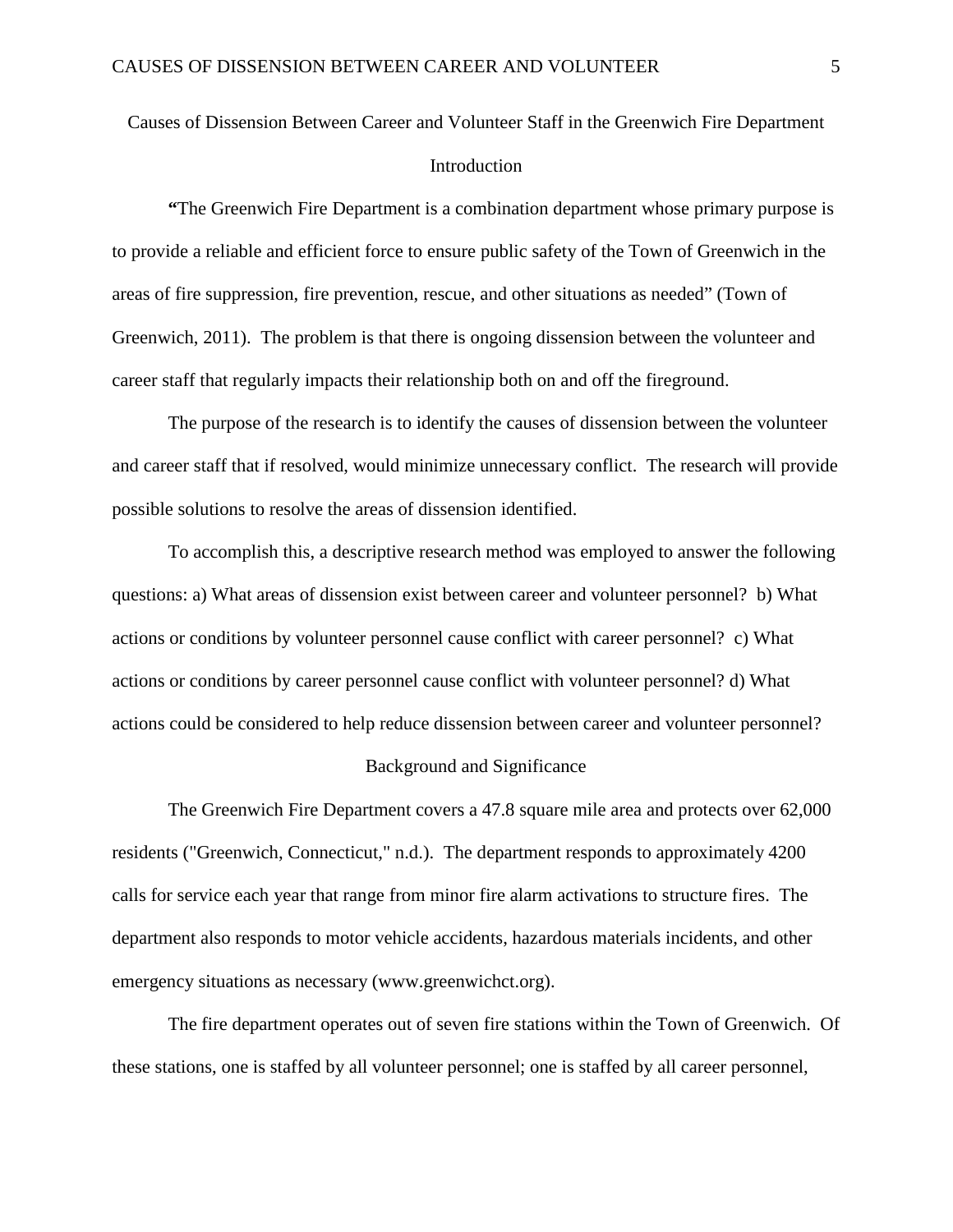while the remaining are staffed by a combination of both career and volunteer members. Additionally, the Banksville Independent Fire Department (volunteer), New Castle, NY is chartered in the Town of Greenwich and responds as an entity of the Greenwich Fire Department primarily to the northeast corner of town (www.banksvillefire.org).

The career staff consists of over 100 uniformed career firefighters (www.greenwichct.org). The career staff are divided into four shifts each staffed with 24 line personnel. A shift consists of one deputy chief, six lieutenants, and 17 firefighters. The rank of firefighter is permitted to decrease from 17 to a minimum of 15 for each shift before a replacement is hired for overtime. Career personnel are deployed to six fire stations and operate six engines, one truck, and one shift commander vehicle, all at various staffing levels. The remaining career personnel hold administrative positions or are assigned to the Fire Marshal's Division.

The volunteer staff consists of approximately 100 volunteers made up of residents and people who work the community. Each member belongs to one of eight independent volunteer fire companies or fire police patrol organizations within the Town of Greenwich (www.greenwichct.org). Volunteers are notified by radio pager to respond to incidents and also may ride out on first due apparatus if they are at the fire station at time of alarm. The volunteer staff receives no compensation other than a \$7.50 per call mileage stipend and other benefits such as health insurance, life insurance, and opportunities for paid fire watch (www.greenwichct.org).

The chain of command incorporates both career and volunteer fire officers in the organizational table (Appendix A). The Fire Chief is a career position who is responsible for the overall command and control of the fire department. The Fire Chief reports directly to the First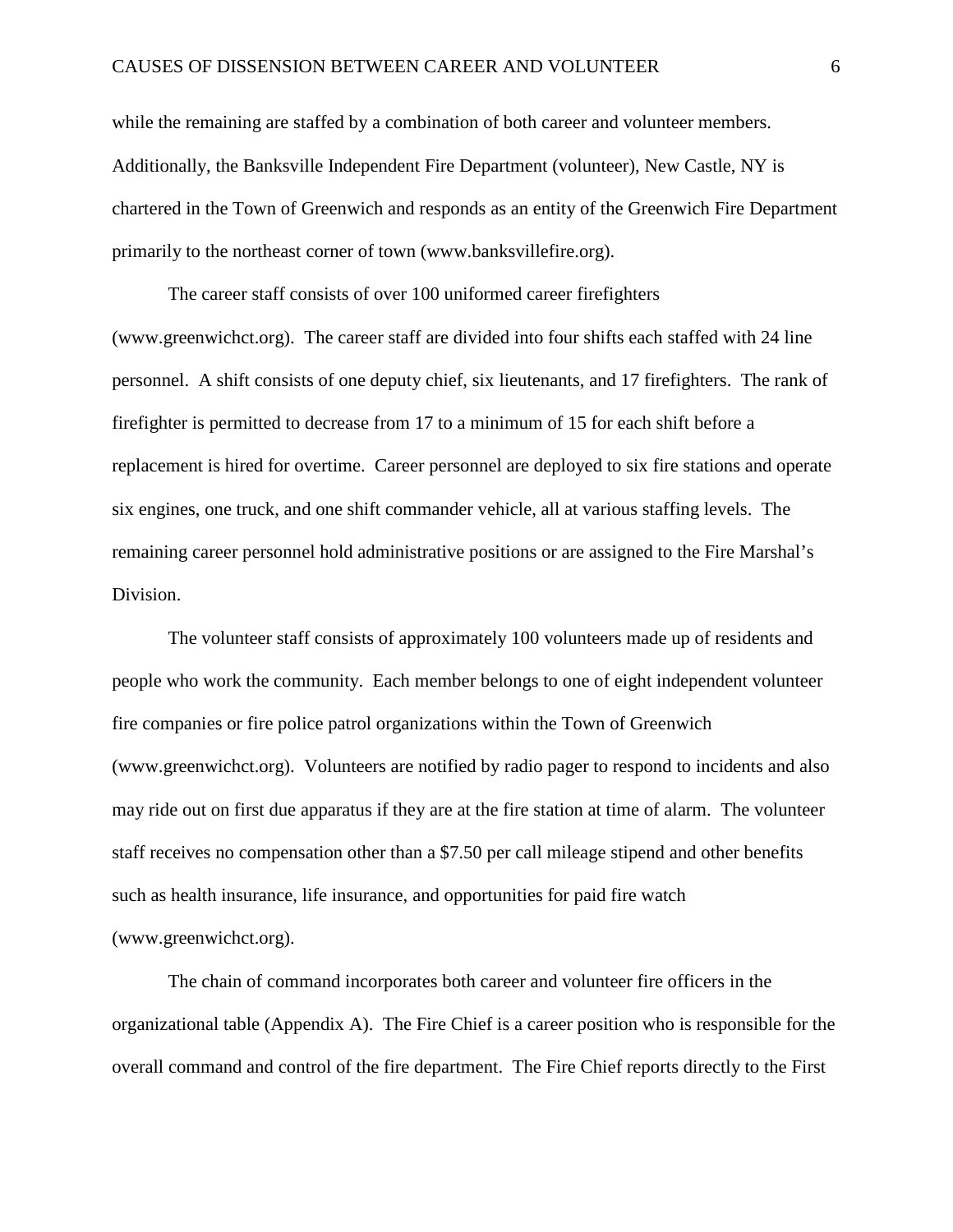Selectman of the Town of Greenwich who is also the Fire Commissioner. In the absence of the Chief, the career Assistant Chief assumes the responsibilities of the Chief.

There are four career Deputy Chiefs who serve as shift commanders. A Deputy Chief is responsible for both the career and the volunteer firefighting force during his/her shift and assumes the responsibilities of Chief in the absence of the Fire Chief and Assistant Fire Chief. The Deputy Chiefs report to the Assistant Chief.

Following the rank of Deputy Chief, the command structure consists of both volunteer and career officers. Each independent fire company elects a Volunteer District Chief. The administration and operation of an individual volunteer fire company is the responsibility of the Volunteer District Chief. The District Chief reports any problems or concerns to the on duty Deputy Chief. Below the rank of Volunteer District Chief, each fire company has varying line officer positions as outlined by their individual by-laws. In such instances where a career rank is the same as a volunteer rank, the career position has authority.

In the past, the Greenwich Fire Department has had ongoing dissension between career and volunteer forces on the fireground resulting in unsafe conditions. In December of 2003, three career firefighters were seriously injured while a volunteer firefighter and another career firefighter sustained minor injuries during an emergency exit from a third floor window at the scene of a structure fire. This incident prompted officials to order an independent review of the fire to develop recommendations to improve operations (Caspi, 2003). The authors of the independent panel stated that, "Polarizations between Career and Volunteer members has resulted in dangerous conditions occurring on emergency scenes and every member of the department must commit to doing what is right for the department and its firefighters" (W. S. Johnson, Jr., L. LaVecchia, & P. Struble, personal communication, February 23, 2004).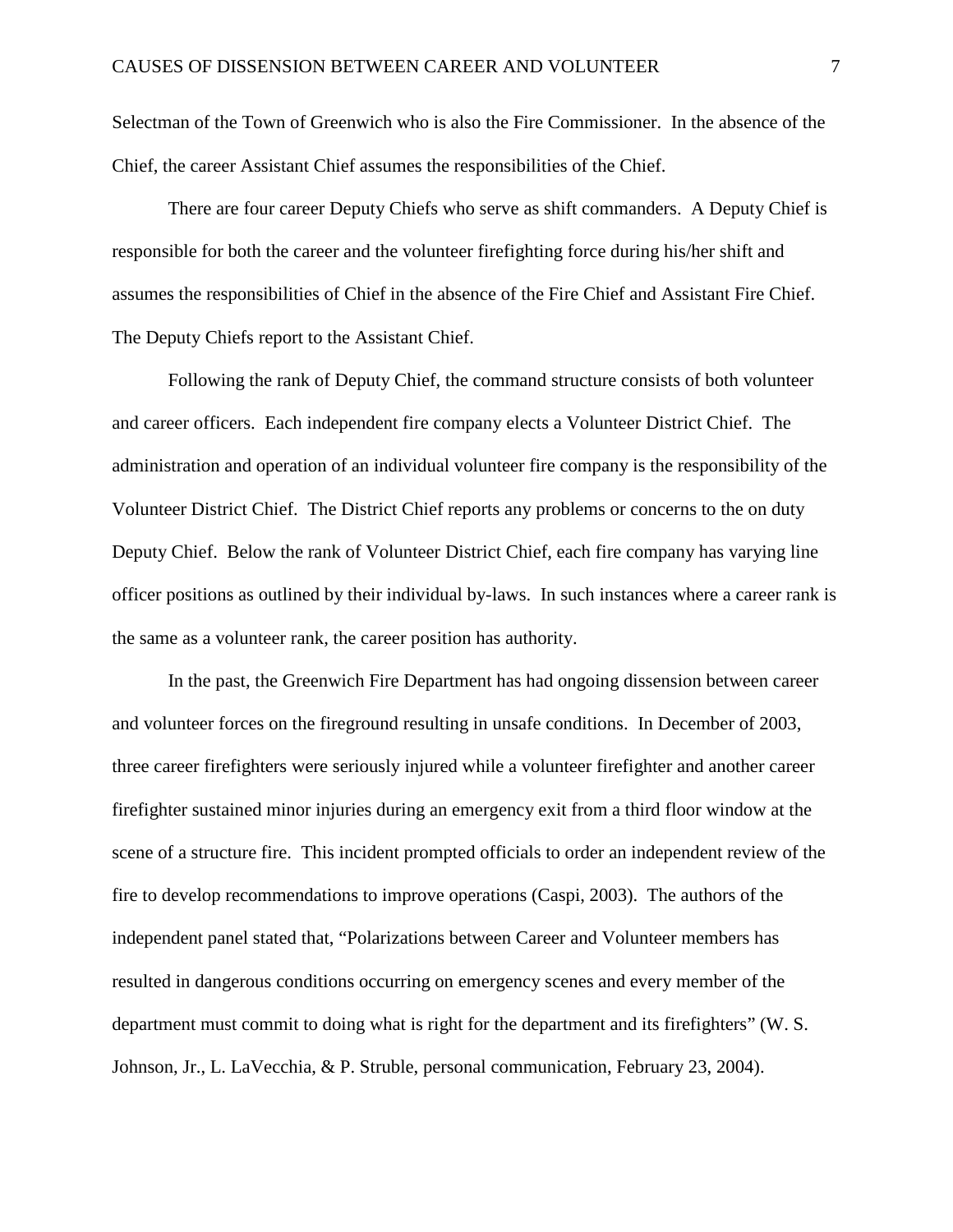That dissention is also evident off the fireground. The Greenwich Time stated that, "The town faces a potential turf war between its career and volunteer firefighters as it considers using the Cos Cob fire station as a temporary home for those displaced during the upcoming renovation of the central headquarters" (Friedman & Vigdor, 2010, para. 1). The concern by the volunteers was that the sharing of space between career and volunteer staff would create conflict (Friedman & Vigdor, 2010). The tension further increased when two months later the Fire Chief referred to volunteers anecdotally as "thugs" during a public meeting regarding the same topic (Vigdor, 2011). The comment was making reference to a picture in the local paper where three volunteer officers stood expressionless with their arms crossed. That article publicly depicted the volunteers' displeasure with the Chief's plan to use their space for career personnel (Friedman & Vigdor, 2010).

Tension still exists between career and volunteer staff. On the fireground, it is common for a volunteer fire officer to arrive on scene, establish incident command as the ranking officer, and be ignored by career lieutenants and firefighters on scene. Off the fireground, it is common for volunteer officers to circumvent the chain of command and address their grievances to those with political influence. Without intervention, the present conflict will persist into the future and continue to host a hostile workplace and an unsafe fireground. Ultimately, the conflict will end with someone getting hurt or the demise of a volunteer system with years of history.

The research relates to the National Fire Academy EFO Executive Development course because it identifies an adaptive challenge where ultimately, the behavior and attitudes of the people within the organization must change to eliminate the dissention between career and volunteer staff.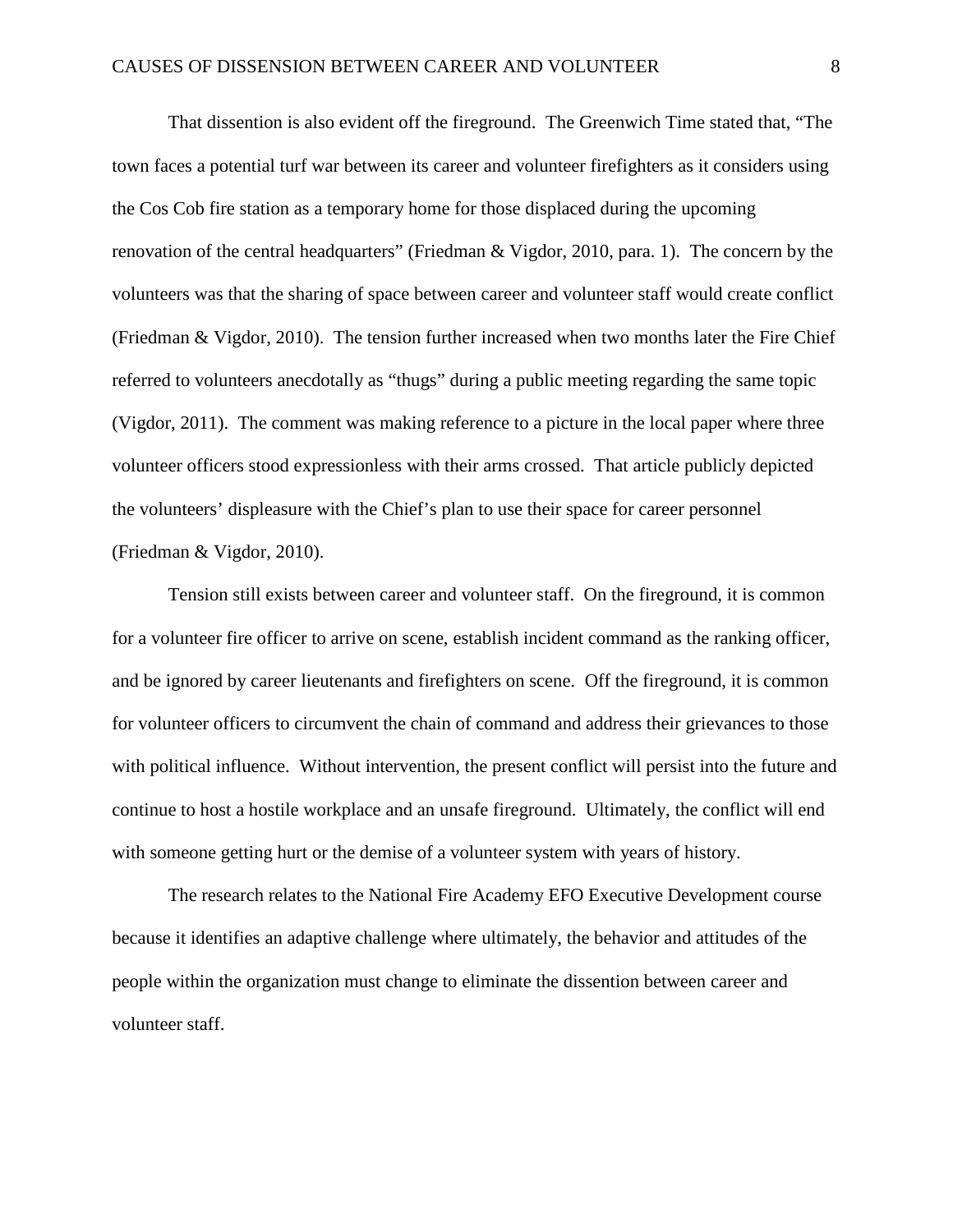With the dissention eliminated, both volunteer and career staff could focus on a common goal instead of working against each other. For that reason, the research addresses three of the United States Fire Administration's strategic goals by reducing our risk at the local level, improving our capability for response, and improving the professional status of our organization and the fire service as a whole.

#### Literature Review

The volunteer fire service has always provided a majority of the nation's fire protection for much of its history. Research shows that in recent years the number of volunteer firefighters has decreased across the United States. According to the Nation Fire Protection Association, there were approximately 816,600 volunteer firefighters throughout the United States in 2002. In 2012, that statistic decreased 4.08 percent to 783,300 representing a loss of 33,300 volunteer firefighters (Karter & Stein, 2013, table 2).

The reason for a decline in volunteer firefighters is a "combination of factors that reflect our society's evolution" (Scott et al., 2005, p. 1). Some of these factors include a growth in population resulting in increased calls for service, greater expectations from the community, legislative mandates, challenging economic times, and personal time constraints (Scott et al., 2005). These unavoidable factors have outpaced many volunteer fire departments requiring them to make staffing changes so they can adequately deliver their service (Scott et al., 2005).

When a volunteer fire department can no longer keep up with the demands of the community, it will usually transition to a combination system before evolving to a fully paid department (Scott et al., 2005). "Combination fire departments (CFDs) are fire departments comprising both volunteer and career firefighters" (Benoit & Perkins, 2000, p. 1). A combination system is an attractive solution over a fully paid department because it is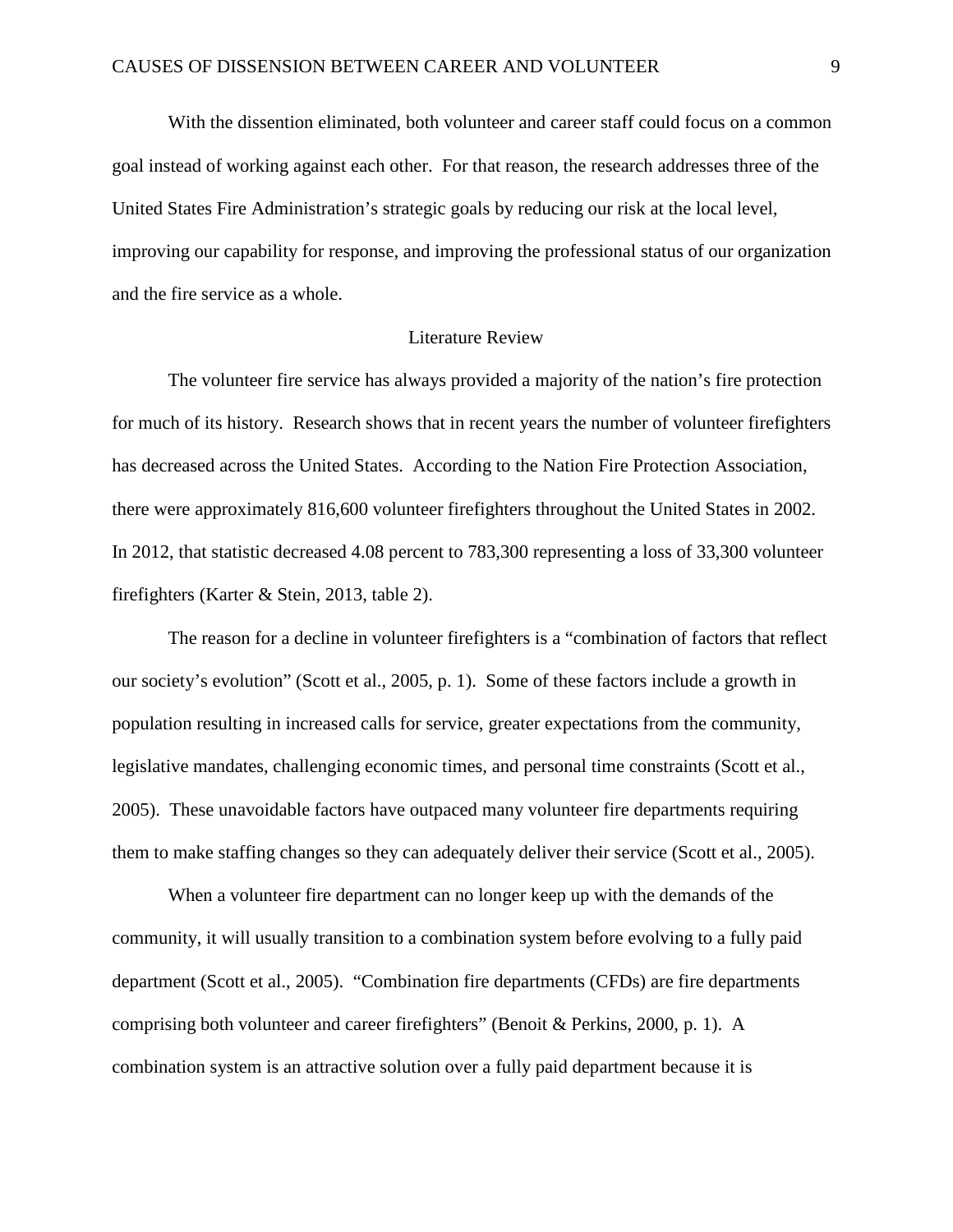"inexpensive to administer owing to the reduced salary costs because of its use of volunteer personnel" (Benoit & Perkins, 2000, p. 1). The length of time a department takes to transition from a volunteer system, to a combination system, and then to a fully paid department is determined by how well the leadership of the organization can identify and resolve the problems that arise along the way (Scott et al., 2005).

While combination systems are financially advantageous, they are "difficult to manage because career firefighters and volunteer firefighters often have different institutional interests" (Benoit & Perkins, 2000, p. 1). The sense of identity to the volunteers and their organization are often threatened by career staff out of fear that they will no longer be needed. Conversely, volunteer members are seen as a threat to the job security of career staff (Benoit & Perkins, 2000). Stable leadership, communication, and strategic planning are all important parts to diminish these differences to achieve a successful combination fire department (Scott et al., 2005).

Recognizing that a combination system is comprised of career and volunteer personnel with different interests in mind, there are many negative consequences to a poorly managed combination department. It is important to identify and address any problems before they transpire or as they arise in a timely manner. The following is a review of common issues encountered in combination system.

A primary strain on the relationship between career and volunteer personnel is the, "natural human tendency to seek fairness" (Benoit & Perkins, 2000, p. 3). "A combination system will not work when it is based on prejudice or when either group of firefighters, volunteer or career, functions in a minority role and is perceived as subservient to the other" (Buckman III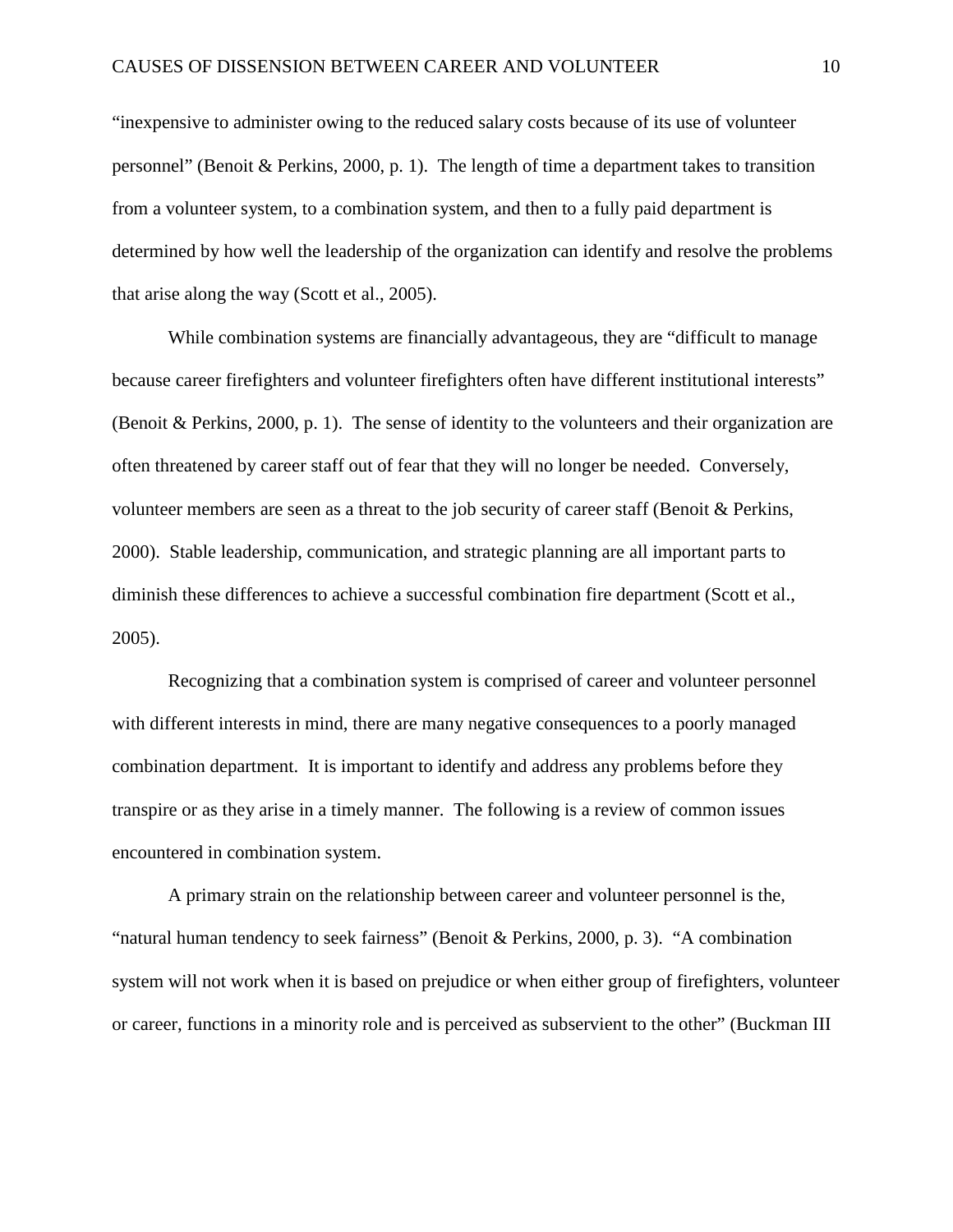et al., 2004, p. 11). Some of the common issues that relate with this notion are authority and chain of command, promotional requirements, and training.

"One of the most controversial aspects of designing a combination system is establishing a clear line of authority and chain of command" (Scott et al., 2005, p. 11). Without a clear understanding of who is in charge, conflict will develop creating animosity and distrust between the two groups (Scott et al., 2005). This issue is of particular interest to the career perspective where volunteers have greater rank. "The belief of many career personnel is that they are in their chosen profession and should have control of their destiny" (Windisch & Crosby, 2008, p. 41). Furthermore, career personnel have concern that the attrition of volunteer members makes career personnel more experienced, and a better fit to lead (Windisch & Crosby, 2008). As the arrangement of authority will be tested, "Establishing local ordinances, resolutions or regulations that clearly define the authority of the fire chief and empower the position holder to effectively lead the organization is vital to success in the combination system" (Scott et al., 2005, p. 11-12).

Promotional requirements are another area where fair integration between career and volunteer personnel are imperative. "Officer promotions should be based on certification, tenure, experience and proficiencies in technical skills as well as soft skills, such as interpersonal communication" (Scott et al., 2005, p. 14). As the fire service has progressed, the profession has become more technical requiring leaders who have knowledge and education specific to the job and have acquired adequate experience along the way. Historically, volunteer fire departments have relied on the electoral process for officer selection. Often this is a vote of popularity (Windisch & Crosby, 2008). "Career and volunteer officers should be appointed on the basis of merit; they should not be elected" (Benoit & Perkins, 2000, p. 12).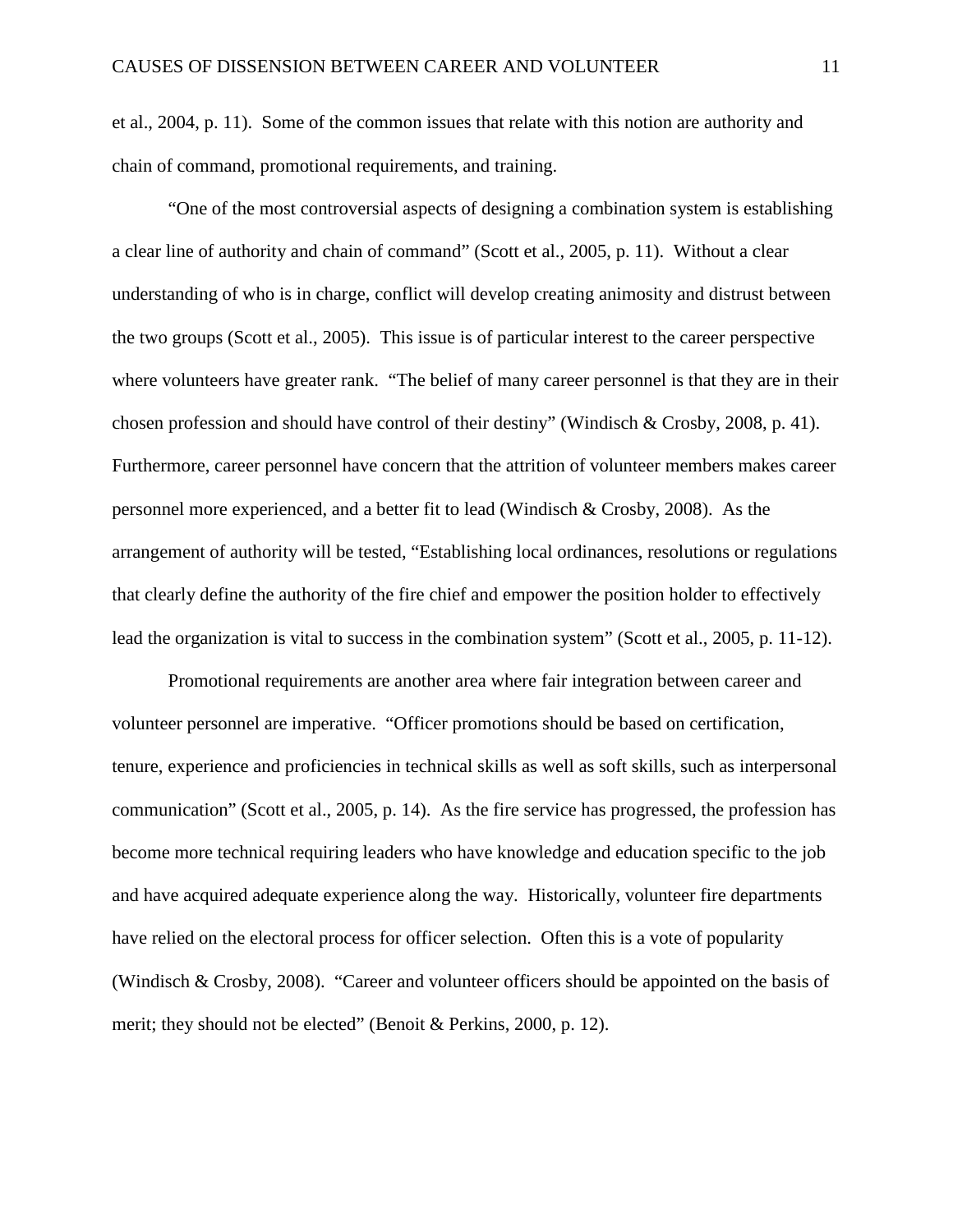Closely related in concept is tactical equality which should span all the positions in a combination system (Scott et al., 2005). "Tactical equality is a concept in which positions are defined by their function and necessary knowledge, skills, and ability--not by career or volunteer status" (Windisch & Crosby, 2008, p. 45). To achieve tactical equality all personal must be trained to the same level (Windisch & Crosby, 2008). This position is echoed by Benoit and Perkins (2000) by stating, "CFD's appear to function best, however, when volunteers are trained simultaneously with career firefighters to the same standard and held accountable for performance to the same standard" (p. 3).

Tactical equality is much easier said than done. Lentsch (2013) says, "It is difficult to provide the same training to all personnel without the benefit of set shifts" (p. 16). Another hurdle is the amount of time needed for volunteer personnel to complete training to the same standard as career personnel. The time needed by volunteers is exasperated if an existing combination department has not yet embraced tactical equality. In this case, additional time must be spent catching up to the training level of career staff. Despite the challenges, tactical equality is a key component to successful combination fire departments (Scott et al., 2005).

When these types of conflict and dissension between career and volunteer personnel continue without resolution, the two components often segregate and fail to work with each other (Scott et al., 2005). "This type of system is best described as a "dual" rather than combination" (Scott et al., 2005, p. 10). When the two facets of the organization are working independently of each other, the community does not fully acquire the benefits that can be gained with a combination system (Scott et al., 2005).

A strategic plan and effective communication between all the stakeholders are necessary in order to address or avoid these and other pitfalls associated with combination fire departments.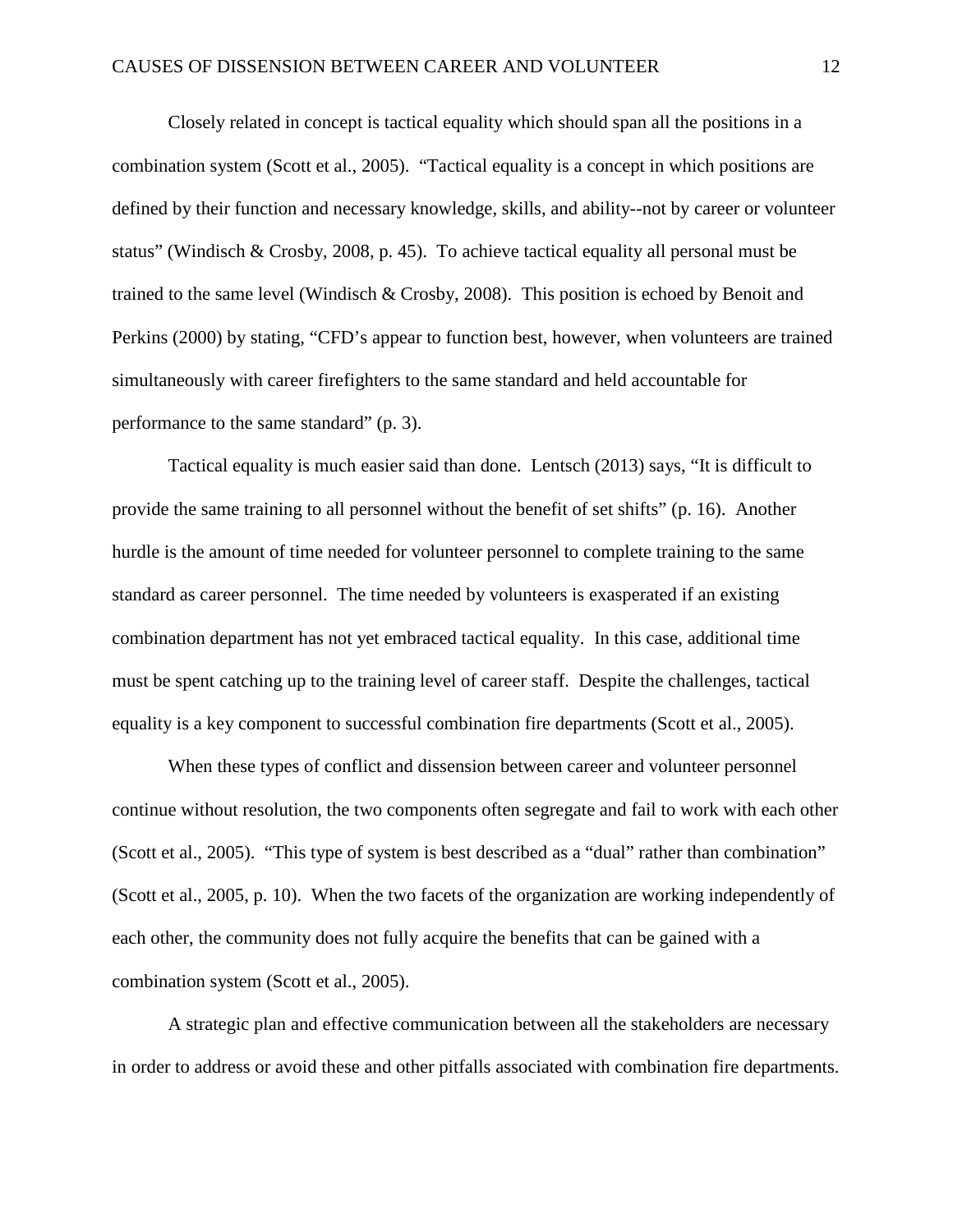A commonality found in much of the review of literature was that an organization needs to have a strategic plan:

I believe that any combination will work if you have a plan, and if you don't have a plan no combination will work. The emphasis here is on developing a plan so that everyone knows what's expected of the various parties as the organization undergoes the transition from one staffing configuration to another. (Coleman, 2012, para. 16)

Buckman III et al. (2006) reinforce this opinion by stating that, "If a fire department does not have a strategic plan, it has no vision for the future and provides a high level of uncertainty to the volunteers and the community" (p. 3). The result of an organization without a plan will often lead to failure. This is best summarized by the phrase, "those without vision, perish" (LeDue, 2012, para. 1).

The fact that an organization has a strategic plan does not ensure a solution to the dissension in a combination system. The most important aspect of developing a strategic plan is not the plan itself, but the journey taken along the way. The process of strategic planning requires communication between all the stakeholders allowing an atmosphere where, "trust can be built and players can turn to thinking about the future instead of retreating to the past" (Benoit & Perkins, 2000, p. 14). This process "ensures proper buy-in and ownership of organization direction from the rank-and-file, instead of feeling like a top-down-driven concept from the ivory tower" (LeDue, 2012, para. 4). The planning process permits input and perspective from all the stakeholders allowing collective involvement in problem solving and in addressing the destiny of the organization. With all the stakeholders involved, everyone holds some accountability for the success or failure of the plan. The importance of this view is repeated by Lentsch (2013) in the statement: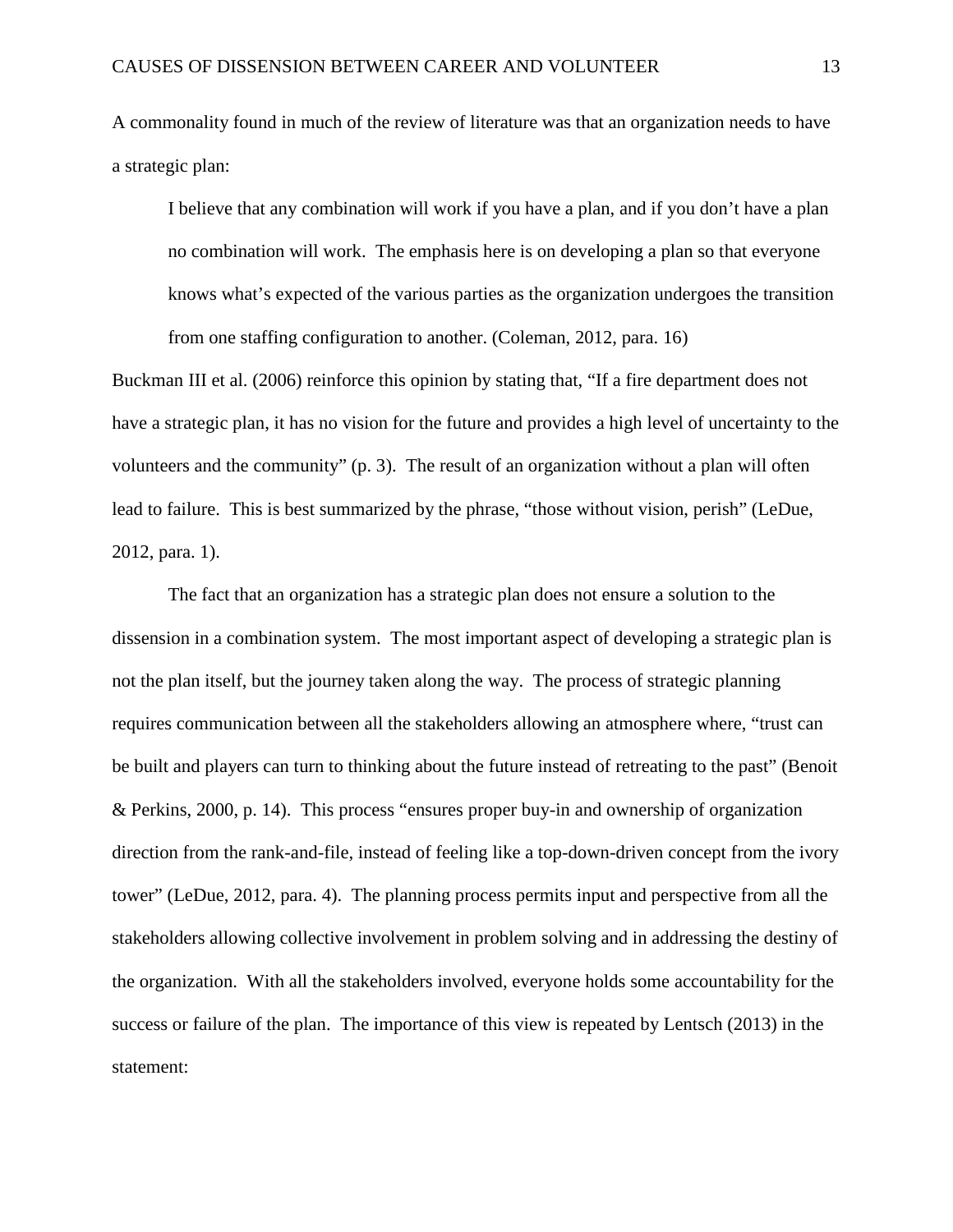Your personnel are much more likely to buy into a plan if they have some ownership in the decisions in the initial stages. Best laid plans don't always work as we hope. Allowing opportunity to try different options helps build trust and eventually support for the right plan.  $(p. 16)$ 

The literature review for this applied research project provided insight to this researcher with regard to the reasons of a decline in volunteerism in the fire service and why as a result, departments must transition to a combination system to continue to provide their service. Furthermore, the review outlined the various areas of conflict that erupt during the integration of a volunteer and career workforce. The review specifically examined the perspective of a volunteer firefighter and the perspective of a career firefighter in an effort to understand the root causes of dissension between the two groups. The content of this review also served to substantiate the results of this applied research project as many of the conditions or actions that cause dissension identified during the focus group meetings were consistent with those found in the literature. Finally, the review recognized that communication and a strategic plan are two main ingredients that have proven successful for other combination fire departments.

#### Procedures

In an effort to address the problem of ongoing dissension between the volunteer and career staff that regularly impacts their relationship both on and off the fireground, this researcher set out to answer the following questions:

- a) What areas of dissension exist between career and volunteer personnel?
- b) What actions or conditions by volunteer personnel cause conflict with career personnel?
- c) What actions or conditions by career personnel cause conflict with volunteer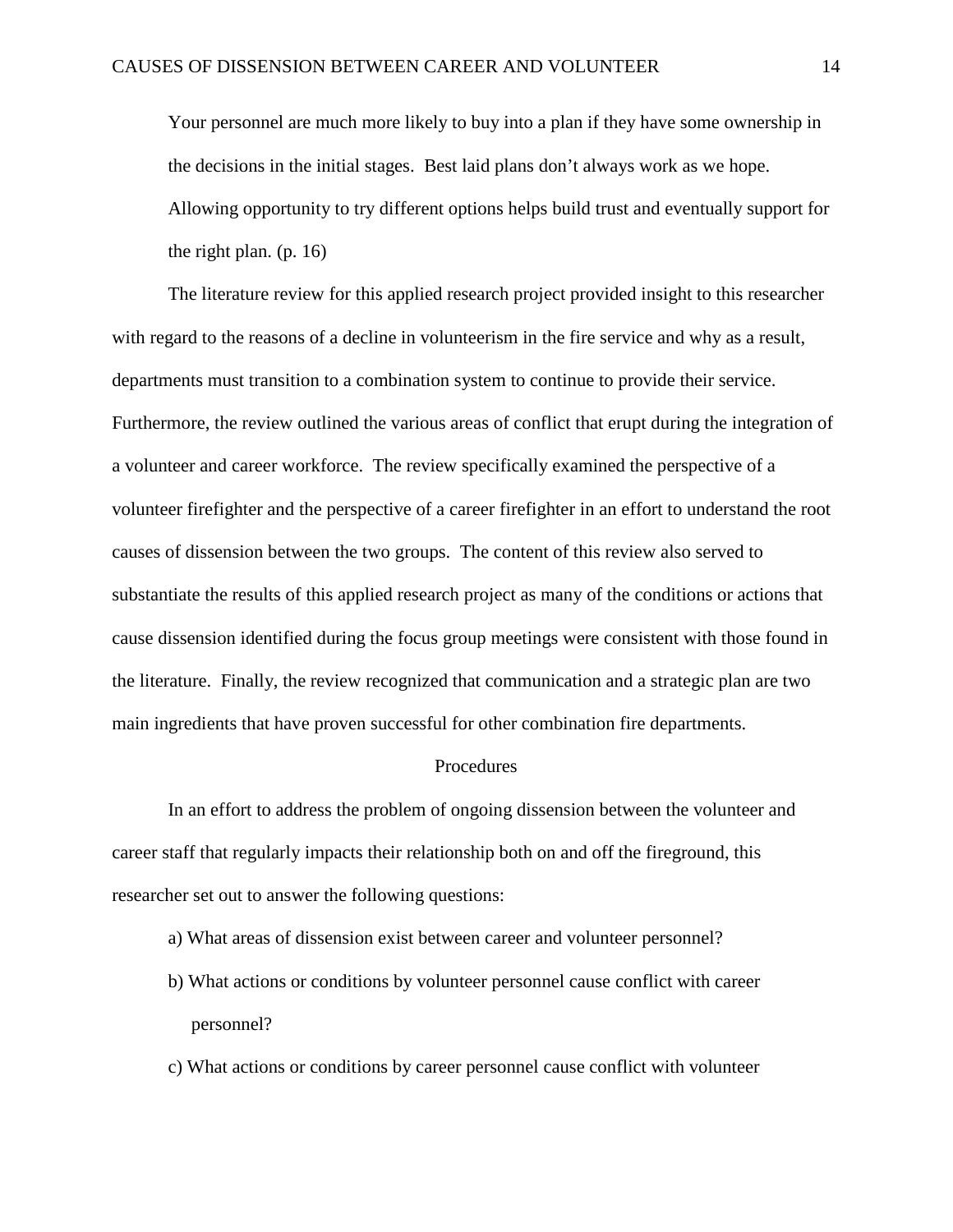personnel?

## d) What actions could be considered to help reduce dissension between career and volunteer personnel?

To complete the background and significance, literature review, and discussion sections of this project, this researcher examined periodicals, trade journals, books, reports, and websites. These sources were located using the United States Fire Administration Learning Resource Center in Emmitsburg, MD and online search engines.

Research was also collected by means of hosting two focus groups with members of the Greenwich Fire Department. The first focus group contained all volunteer personnel while the second focus group contained all career personnel. The purpose of the volunteer member focus group was to answer the question of what actions or conditions by career personnel cause conflict with volunteer personnel. Conversely, the purpose of the career member focus group was to answer the question of what actions or conditions by volunteer personnel cause conflict with career personnel.

A method called Improved Nominal Group Technique (INGT) was utilized to conduct each focus group (Fox, 2007). This method was selected because INGT, "consists of researchbased rules and procedures that minimize or eliminate the many problems associated with conventional group procedures" (Fox, 2007, p. x). The steps taken to complete each focus group are described below.

During late July, 2013 the participants for each focus group were selected. Volunteer candidates were chosen based on their level of attendance at training and incidents, interest in making the department better, and their response district. It was the researcher's intent to find volunteers who were active and affiliated with different volunteer fire stations. Furthermore,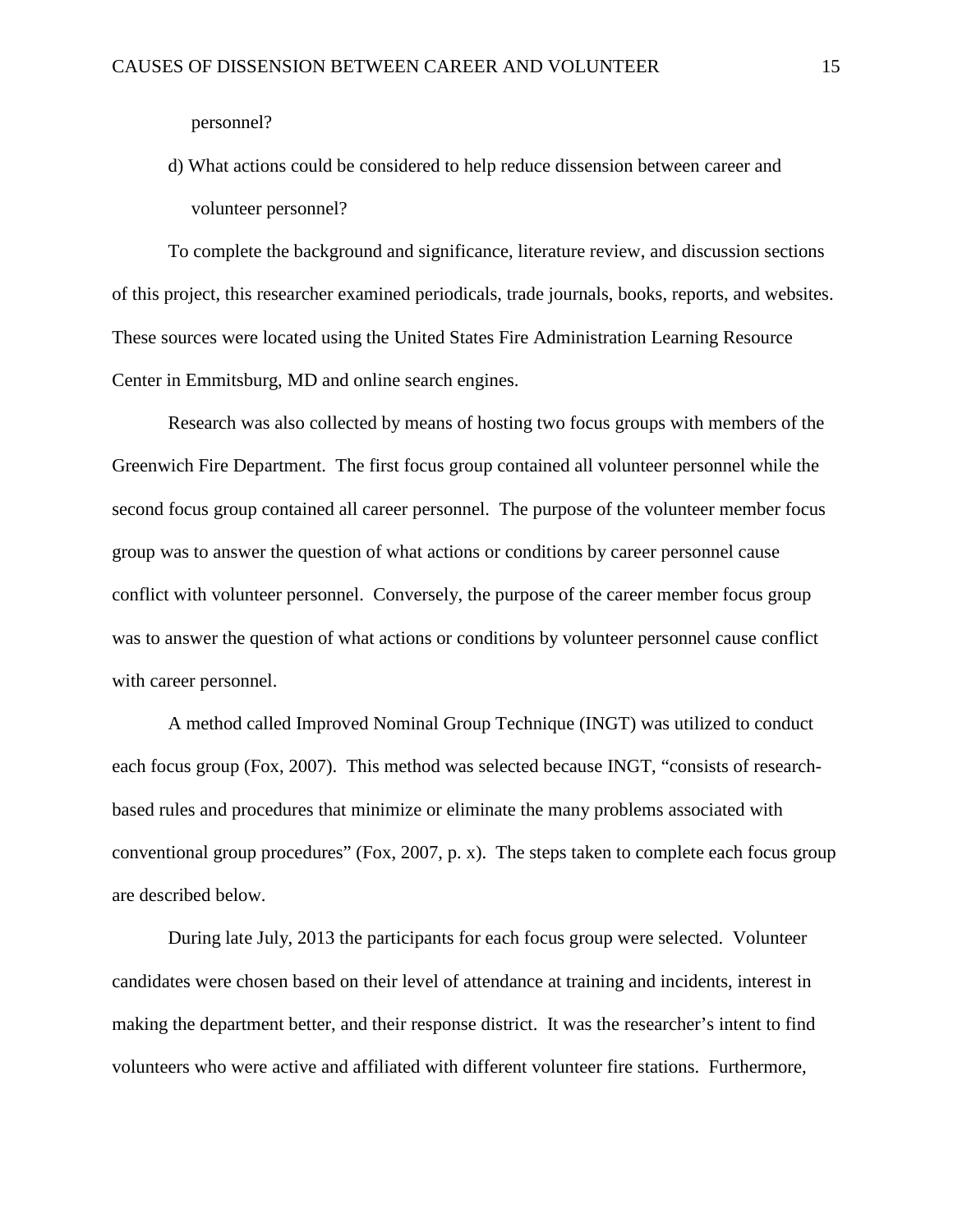some of the volunteer candidates selected have had past conflict with career personnel while others have had a good working relationship with them.

The career candidates were also selected based on their level of participation and interest in the department. Candidates selected were also assigned to different shifts and stations in hope that they would each share a unique point of view to the question at hand. Similar to the volunteer candidates, career members were also selected based on past conflict with volunteers personnel, while others were selected based on a good working relationship.

On August 7, 2013, separate emails (Appendix B and Appendix C) were sent to the selected six volunteer and seven career members inviting them to participate in the focus groups. The email invitation outlined the purpose and listed suggested dates for the focus group. Over the following week, the recipients responded and two focus group dates were set.

Prior to the focus group meetings, letters (Appendix C and Appendix D) were sent to all the participants with a pre-meeting assignment. The participants were asked to answer their given question in as many ways as possible. This was done before the meeting to allow adequate time for the participants to think about the question, and to make better use of time on the night of each meeting. Index cards were provided with the letter to complete this task. The letter also included a brief agenda on how the meeting night would proceed.

On August 12, 2013, the volunteer staff focus group was held. The researcher was assisted by a neutral colleague not affiliated with the Greenwich Fire Department to takes notes during the meeting. The pre-meeting assignment cards were collected at the beginning of the meeting and all the responses were written on a large easel pad. As each easel pad page was filled, it was hung on the walls throughout the room for all to see. The group was given another opportunity to answer the question. Index cards were provided, filled out, and submitted to the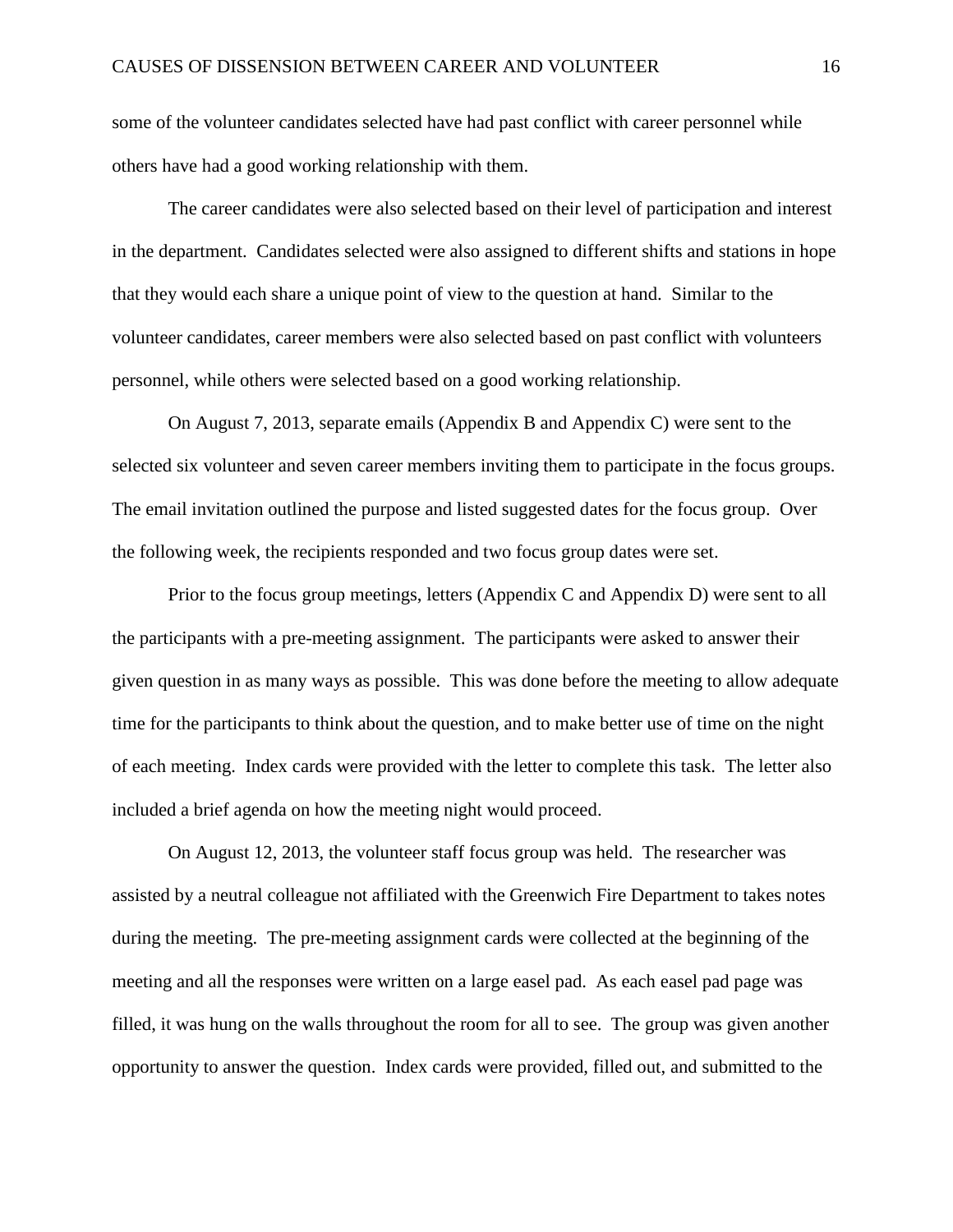center of the table. Again, new submissions were added to the easel pad. This method allowed for all submissions to be anonymous. This was repeated until there were no further submissions. Every response listed on the easel pad was given a number for reference so that all the participants could easily identify the submission.

The second part of the meeting was a group discussion of all the submissions. One at a time, each submission was discussed in detail by the group. All participants were permitted to express their point of view on the submission at hand. The purpose of this discussion was to allow everyone to understand the submission in detail. This discussion also allowed the group to identify duplicate submissions. If the group agreed a submission was a duplicate, then a submission was deleted.

The last part of the meeting required each participant to vote. The objective was for the group to identify the top five actions or conditions by career personnel that cause conflict with volunteer personnel from all the ideas that were submitted. To accomplish this, each person took an index card and listed the numbers that corresponded with their top five submissions. After that, each person placed a number from one to five next to their top five choices. The number five next to a submission indicated it was most important to them while the number one next to a submission indicated it was least important to them. The numbers two, three, and four were assigned to the remaining submissions where the higher number was more important than the lower numbers.

After voting, all the index cards were collected. The researcher then went through each card and placed the numerical value assigned by the voter under the corresponding submission on the easel pad for all to see. This was completed for every voting card submitted by all the participants. The final step was to add all the numbers together under each submission that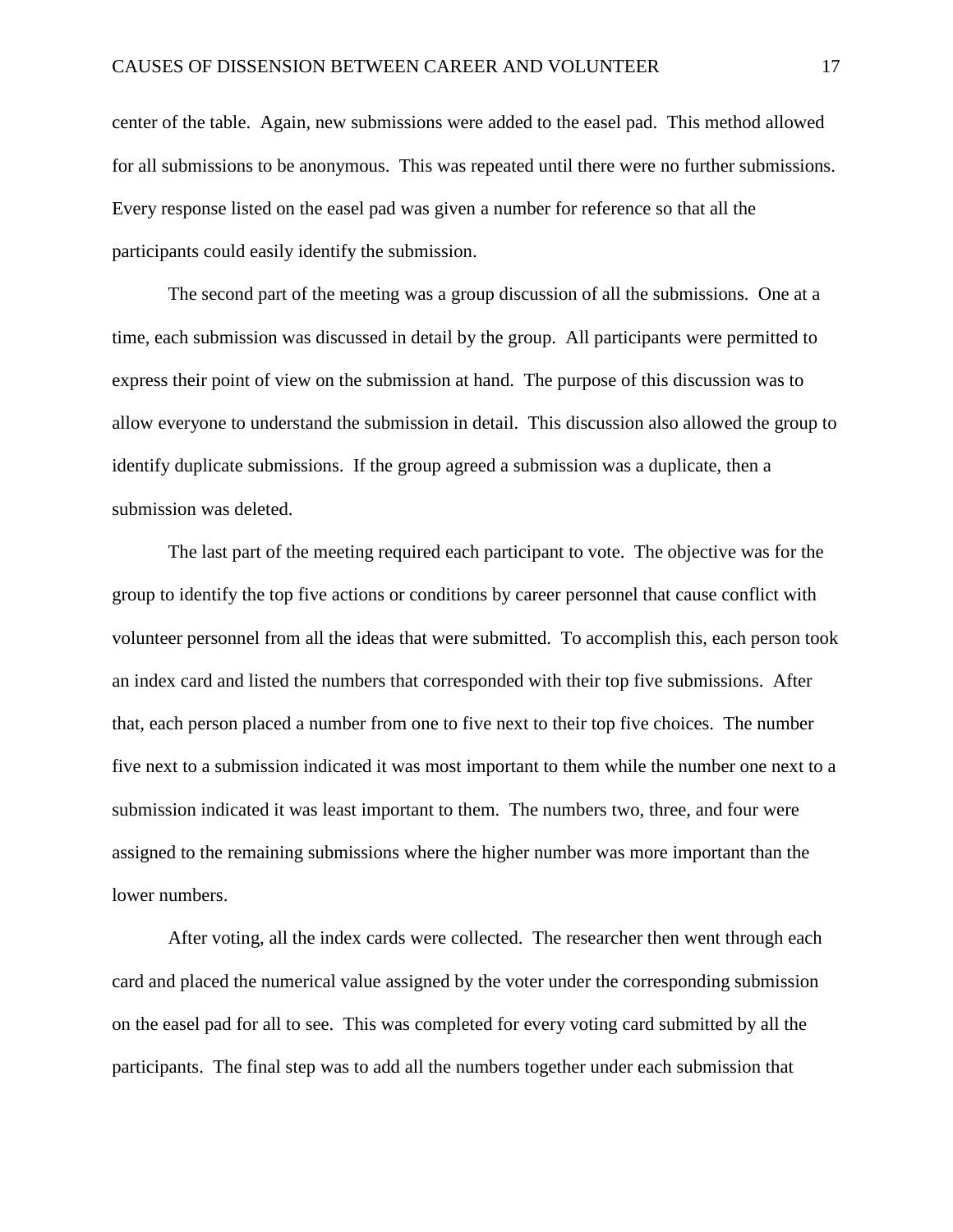received votes. The submissions with the highest values were the most important. The five highest value submissions were selected as the groups' top five actions or conditions by career personnel that cause conflict with volunteer personnel.

On August 26, 2013 the career staff focus group was held. The same procedure was used for the meeting that was used for the volunteer staff focus group. The objective of the career staff was to identify the top five actions or conditions by volunteer personnel that cause conflict with career personnel. A difference between the two focus groups was that the career group resulted in four answers with tied votes and two spots remaining for the top five most important issues. To break the tie, the group voted again but only with consideration for the four tied answers. The two votes with the most value were placed in the top five actions or conditions by volunteer personnel that cause conflict with career personnel.

The research conducted was limited by the number of participants representing each group of the organization. For the volunteer focus group, six people were invited and attended. This only represented approximately six percent of the volunteer staff. Similarly, seven people were invited to the career staff focus group but only six were present. Again, this only represented approximately six percent of the career staff. Additionally, although a strong attempt was made for diverse participation, each focus group was made up of individuals the researcher believed would show interest in participating. Had more staff been made aware of the research and participated, each group may have been better represented and more ideas could have been brought to light.

#### Results

#### Volunteer Focus Group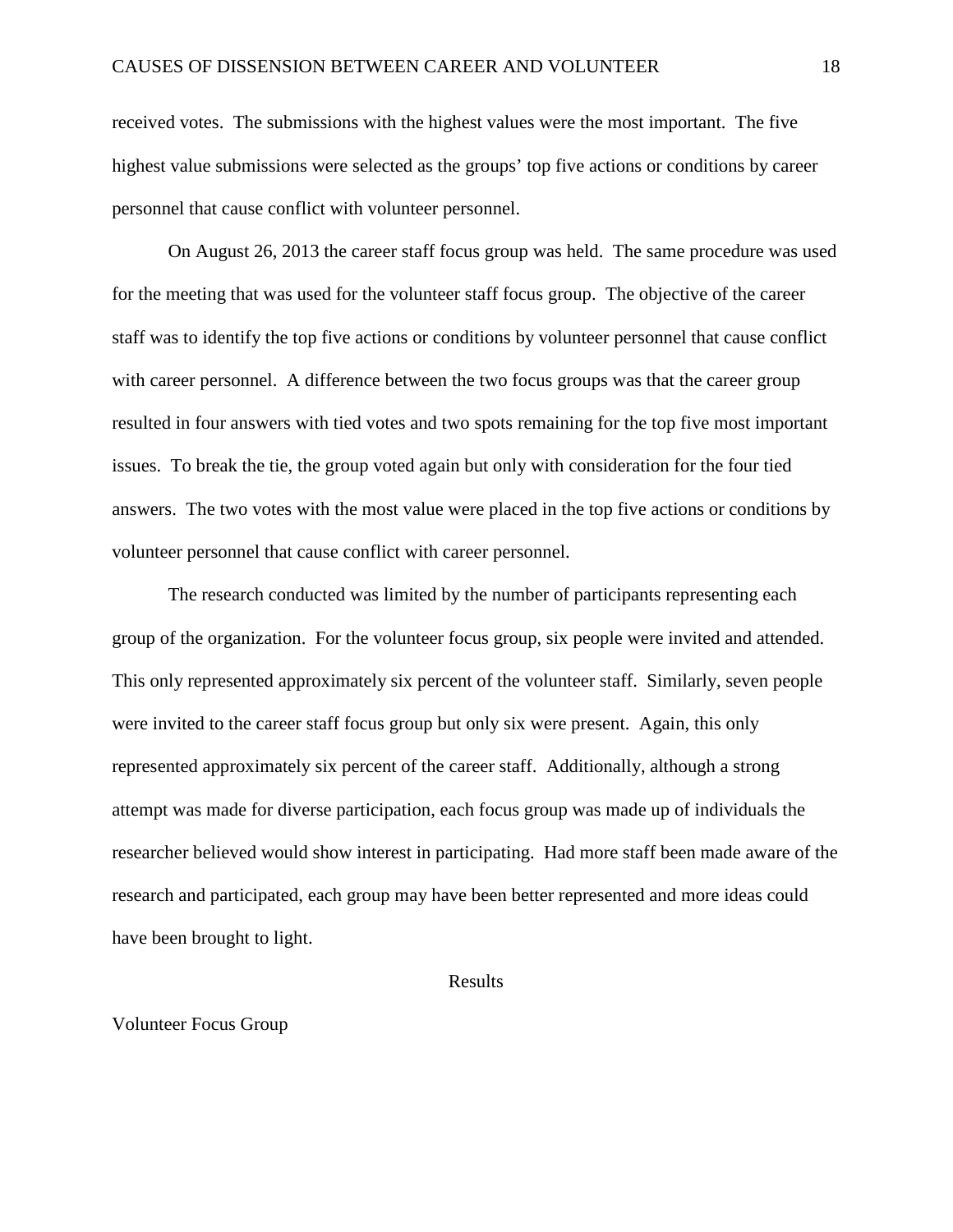The focus group with volunteer staff aimed at answering the research question of what actions or conditions by career personnel cause conflict with volunteer personnel. The exercise yielded a total of 31 responses which are listed in Appendix F. From those 31 responses, the voting procedure yielded the five most important responses according to the group which are highlighted in further detail below.

The first action or condition by career personnel identified by the volunteer group that causes dissension is a lack of communication, specifically between the career fire administration and the volunteer force. The discussion detailed that the volunteer officers seldom have any input into the development or revision of standard operating procedures (SOP's) that directly affect them. Instead, they only receive word that an SOP has been added or changed with no opportunity to weigh in from their perspective. As a result, SOP's are not always inclusive of the department as a whole with both career and volunteer viewpoints considered during their development.

The second action or condition by career personnel identified by the volunteer group that causes dissension is the attitude of the career personnel that volunteers cannot contribute to the system, while at the same time, they volunteer with the fire department in their own communities when they are not on duty. The discussion highlighted the hypocrisy of a career firefighter volunteering in their home community and then treating Greenwich volunteers with tremendous disrespect in their own town for doing the same thing. Although the participants commended the career staff that volunteered in their respective communities, their dissension was rooted at the double standard by those who showed disrespect to the volunteers during their work shift.

The third action or condition by career personnel identified by the group that causes dissension is that there are two different set of rules between the career and volunteer staff. As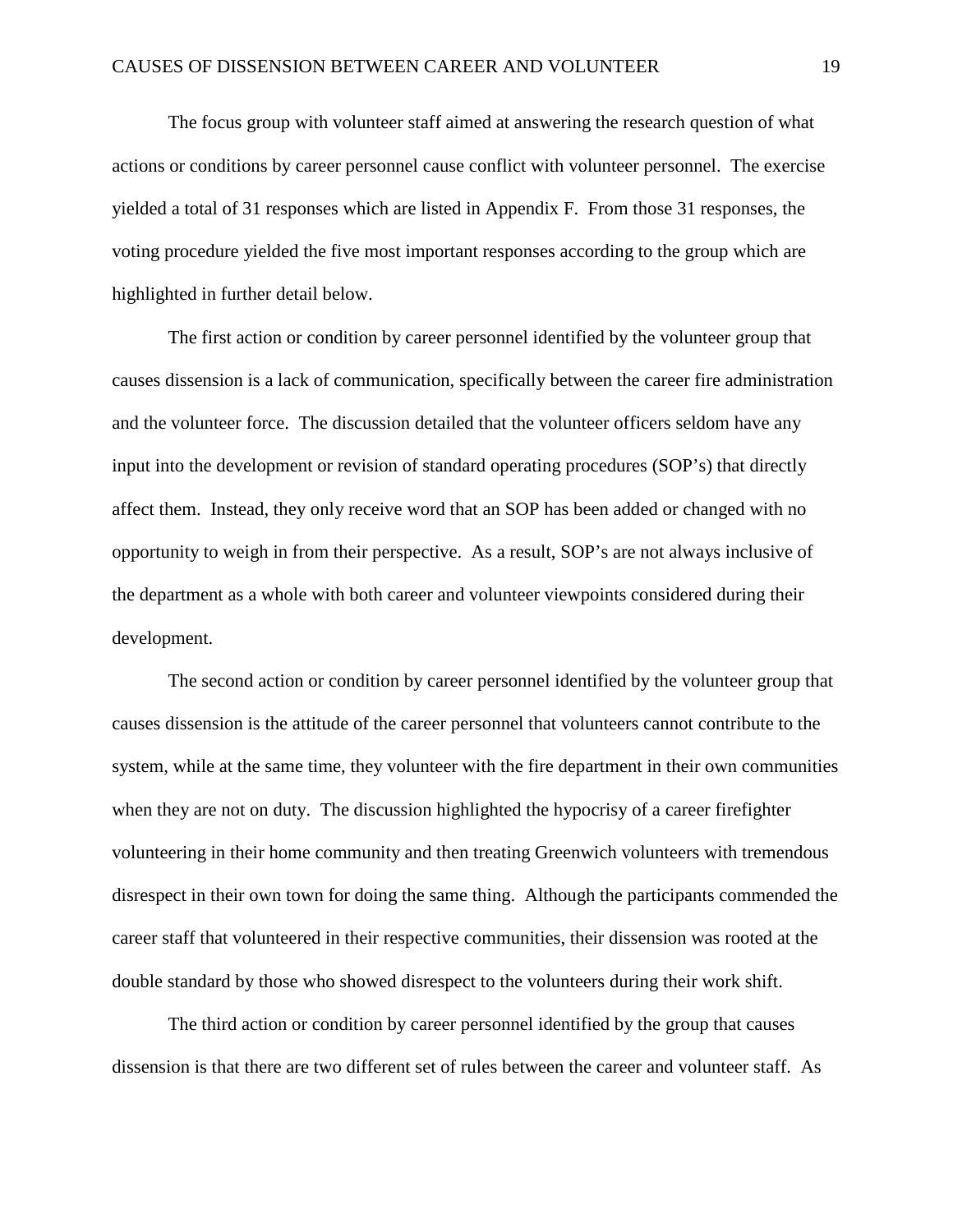an example, the participants discussed their observations on personal protective equipment (PPE). First, there is a difference in the color of the reflective striping between the career and volunteers forces clearly differentiating the two groups. Second, career firefighters receive two sets of PPE while volunteers only receive one. Lastly, career firefighters receive PPE before volunteer firefighters. It was concluded that these conditions resulted in a shortage of PPE. As a result, there is no PPE available for new volunteers who are enrolled in Firefighter I and require this equipment. To address this, the fire administration temporarily leases PPE for these new members for their class.

The fourth action or condition by career personnel identified by the volunteer group that causes dissension is the career force perception that the volunteers are trying to stifle paid staffing. The participants felt that they were treated as the enemy because of a fear by career staff that an increase in volunteer staffing could reduce or stifle the future staffing of career personnel. The group cited how they supported the recent addition from two to four career staff at the Glenville fire station. The participants felt that it was a false perception but agreed that the sentiment was common among most labor unions no matter the occupation.

The fifth action or condition by career personnel identified by the volunteer group that causes dissension is that there are no portable radios in the empty riding positions on the apparatus. A conversation was had about the shortage of portable radios in general. Every career member is assigned a portable radio while they are on shift. There are a limited number of radios available for volunteers aside from that. In instances where there are only two career personnel assigned to a unit, the remaining seats on the apparatus are not equipped with a portable radio. This was identified as not only a safety issue, but eliminated the ability for a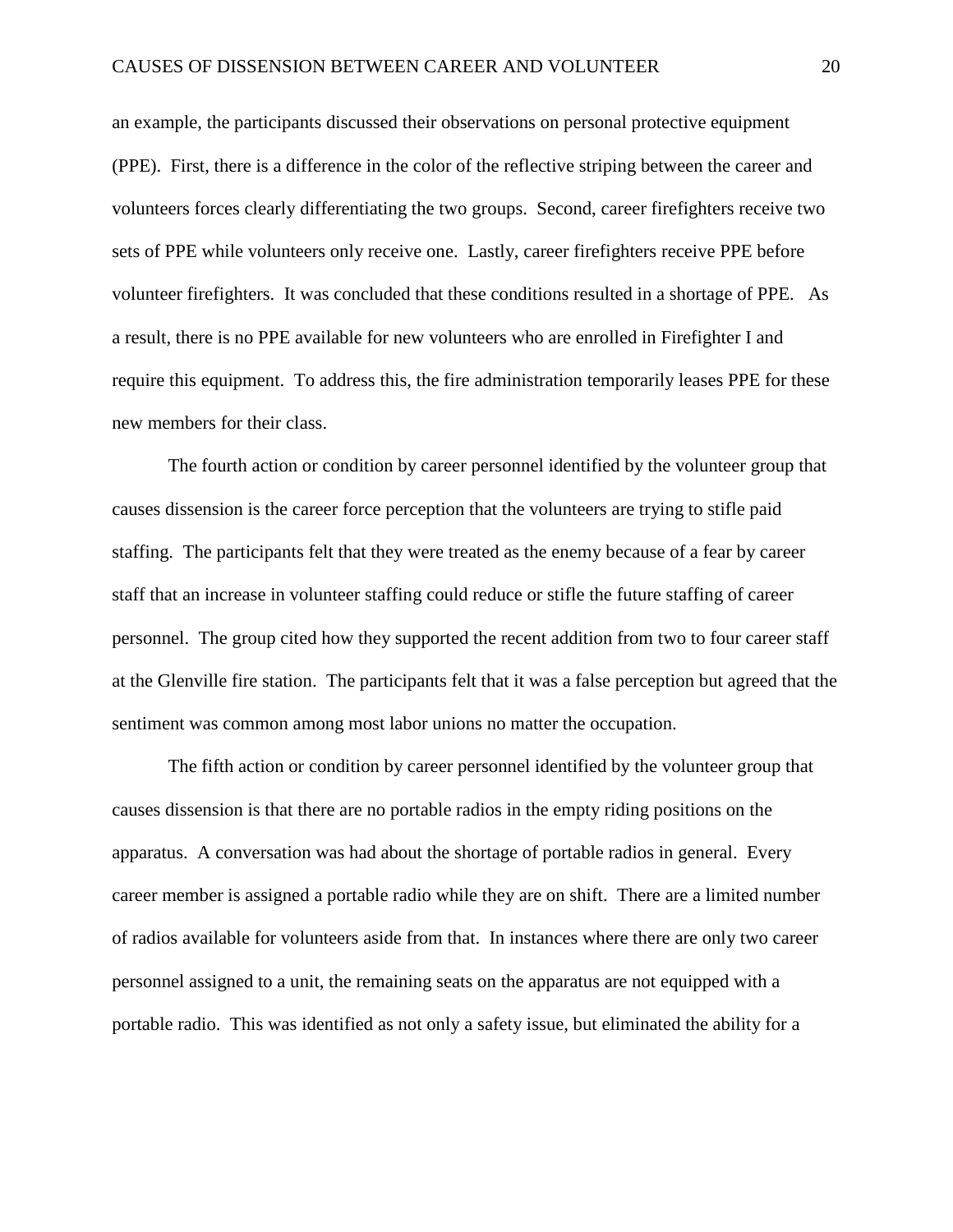volunteer crew to be assigned a task because there was no a means to communicate. The radio needs of the department are coordinated by a career fire officer.

#### Career Focus Group

The focus group with career staff aimed at answering the research question of what actions or conditions by volunteer personnel cause conflict with career personnel. The exercise yielded a total of 29 responses which are listed in Appendix G. From those 29 responses, two voting procedures yielded the five most important responses according to the group which are highlighted in further detail below.

The first action or condition by volunteer personnel identified by the career group that causes dissension is that the volunteers have a tendency to circumvent the chain of command. The group discussed how often times the volunteers would address the Fire Commissioner, who is also the First Selectman, if they did not get the desired outcome from the Fire Chief. The group believed that the Fire Commissioner helped to facilitate this behavior by entertaining and acting on their grievances. The participants agreed that the Fire Chief should have the opportunity to run the department as he or she sees fit.

The second action or condition by volunteer personnel identified by the career group that causes dissension is that the volunteers take political action against the paid staff. In this discussion, one participant stated that each time he has ever witnessed the volunteers bind together in numbers to accomplish something; it has been to work against the career staff. One example given was when the volunteers spoke against the addition of career lieutenants at a town meeting. Another example given was when the Fire Chief wanted to move the career truck company to another station during the demolition and reconstruction of the Central Fire Station and occupy volunteer space. Again, it was discussed that the volunteers went to speak against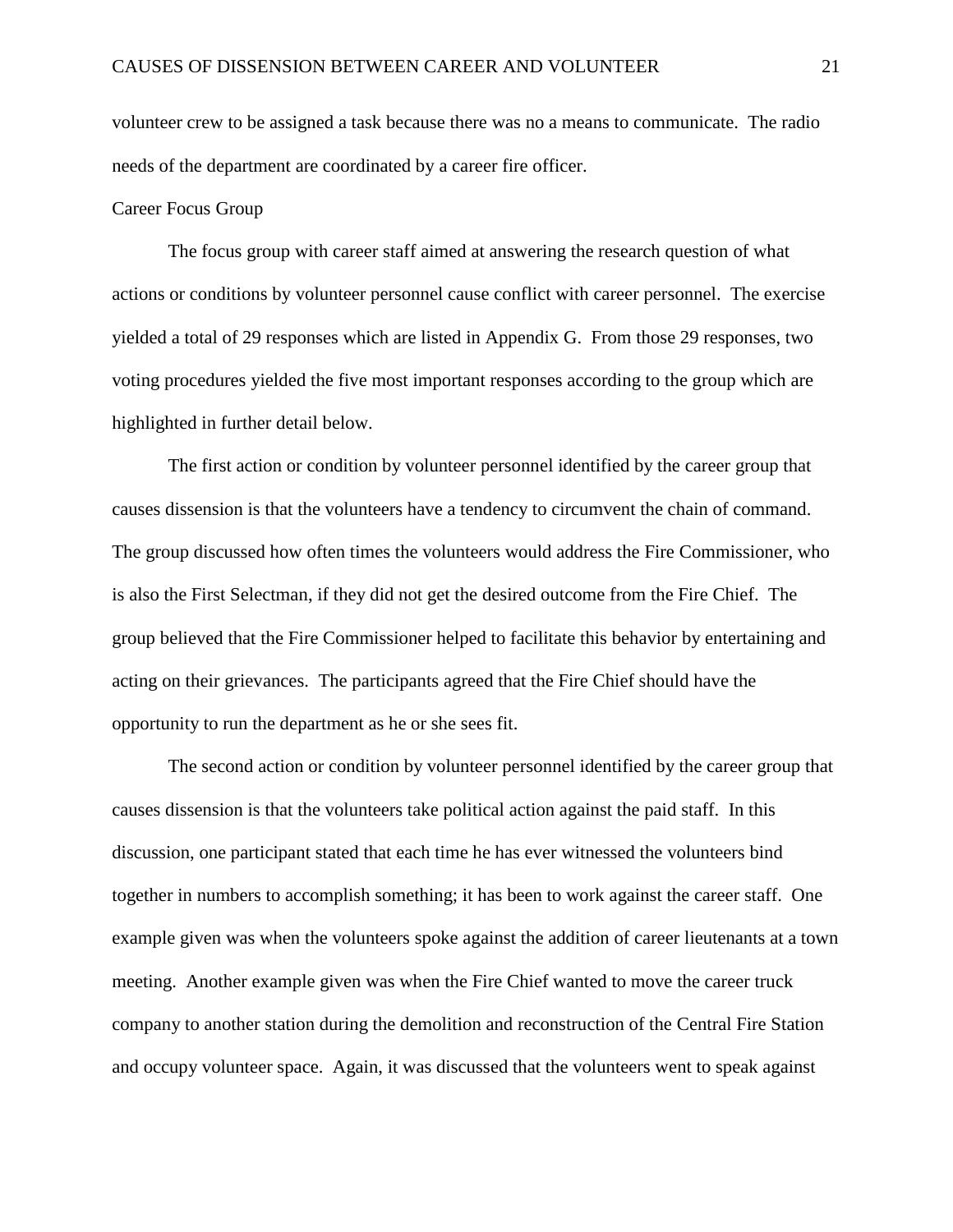this at town meetings. It was noted that seldom do the volunteers work together so well for something to move the department forward.

The third action or condition by volunteer personnel identified by the career group that causes dissension is that there are unqualified members operating in the chain of command. The participants discussed how in the volunteer companies, officers are elected by popular vote and not by qualifications. Additional comments were also made regarding the smaller volunteer companies in central Greenwich. It was stated that those companies have so few volunteers that every member is an officer by default. Lastly, the sentiment was described that career personnel put so much time, effort, and hard work to achieve an officer rank but are under the direction of an unqualified volunteer officer in the chain of command.

The fourth action or condition by volunteer personnel identified by the career group that causes dissension is that the volunteers can make us look bad by their actions and presence. An example was given pertaining to volunteer members who are dirty and hang out at the fire station. Another example given was the circumstance where a volunteer unit arrives on the scene first and clears incoming units prior to arrival. There was uncertainty by some of the participants as to the volunteers' ability to make a professional first impression to the public as representatives of the Greenwich Fire Department.

The fifth action or condition by volunteer personnel identified by the career group that causes dissension is that career and volunteer staff are expected to work together at emergencies, yet never work with each other any other time. The participants discussed their concern that they have little knowledge of the skill level of each volunteer due to infrequent exposure to each other. In some cases, volunteer and career personnel have never met. There was agreement by the group that training together would be a challenge due to scheduling. There was discussion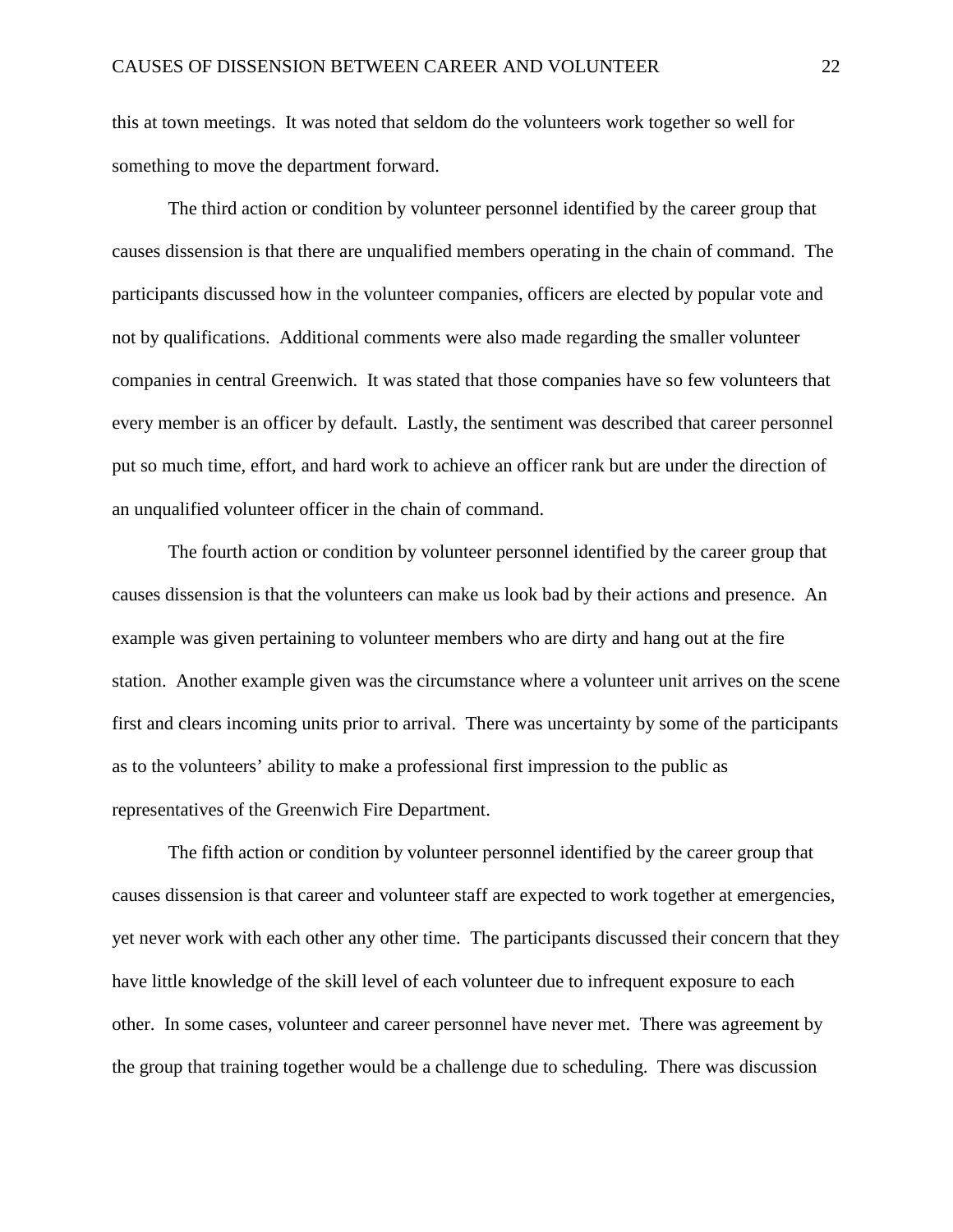about the past practice of career staff training in the evening instead of during the day. Even then, the volunteer and career staff would usually not train together. Instead, the volunteers would often cover the positions of the career staff while they trained.

#### **Discussion**

#### Volunteer Focus Group

The literature review illustrated that good communication is necessary in order to minimize dissension in a combination system. The volunteer component placed much emphasis on a lack of communication within the department that has caused them angst. The focus group discussed that there was little communication or input sought in the development of standard operating procedures that affected their actions. Although their discussion concluded with a description of poor communication, it is the author's opinion that a deeper source of tension is the inability to incorporate their ideas into the organization. When people have an opportunity to engage, they have an opportunity to take pride and ownership in their contributions to the organization. This participation in the organization gives volunteers a "sense of worth and feel they are using their talents to contribute to the overall good" (United States Fire Administration [USFA], 2007, p. 15).

A great source of animosity identified by the volunteers is the double standard created by some career firefighters who volunteer in their own community. The results showed volunteers were made to feel uncomfortable in their work environment by those career personnel from their words, actions, or ignoring them all together. This behavior is reinforced by the USFA (2007) when they explain that "one group may be a minority and feel of less importance than another group, especially if the majority group infers that they are superior" (p. 70). Essentially, this researcher believes this is a form of bullying. Bullying is described as "attacking someone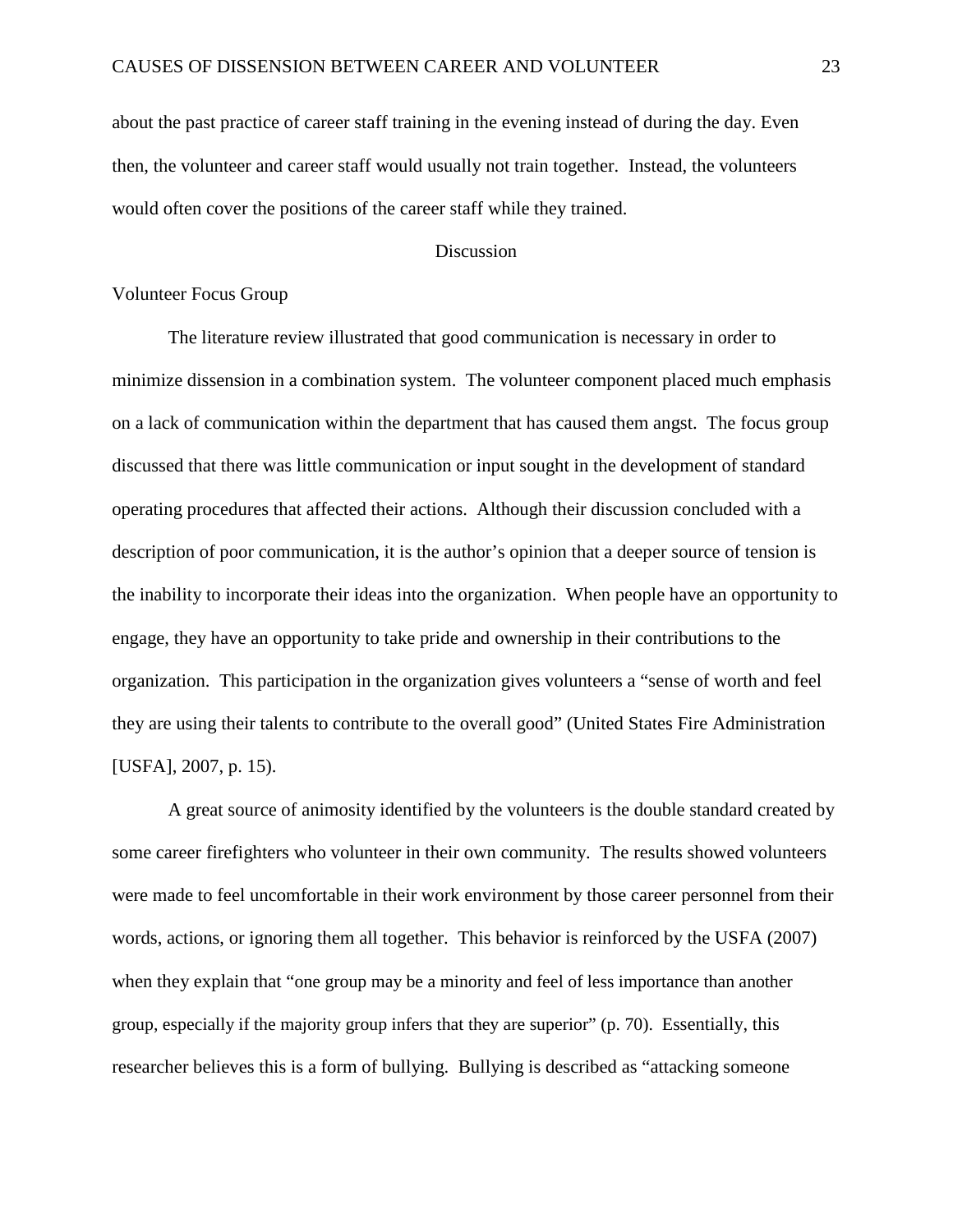physically or verbally, and excluding someone from a group or purpose"

(http://www.stopbullying.gov/what-is-bullying/). When a person is made to feel uncomfortable they will most likely remove themselves from that condition and either quit or retaliate. When these conditions develop, leadership must intervene if they want to retain volunteer staffing or diffuse the conflict (USFA, 2007).

 The volunteers also discussed their displeasure with having personal protective gear striped differently from career personnel making it easy to distinguish between the two groups on the fireground. The volunteers state that it purposely sets them apart from rest of the department while the Chief argues that it is a good tool for accountability purposes, allowing officers to easily identify who is who in an expeditious manner. In meetings where this topic has been discussed, the Chief has defended the striping configuration by citing a fire where a volunteer was not accounted for. According to the Chief, the missing firefighter was quickly identified from across the fireground because of the striping configuration. When the information was given that a volunteer was missing, career personnel were quickly identified by their striping and dismissed as possible candidates for the missing firefighter, thus limiting the amount of personnel to investigate further. Although this author understands that rationale and has similarity benefited from the different striping configuration in command situations, a question is raised whether the dissension it has caused outweighs the benefit of the configuration. The USFA (2007) says to "avoid setting volunteers apart unnecessarily by creating different policies or uniforms" in their list of ways to avoid friction and promote teamwork in combination departments (p. 71). In this case the volunteers may feel that their sense of identity is being compromised and it is resulting in structural distrust between the career and volunteer components (Buckman III et al., 2004).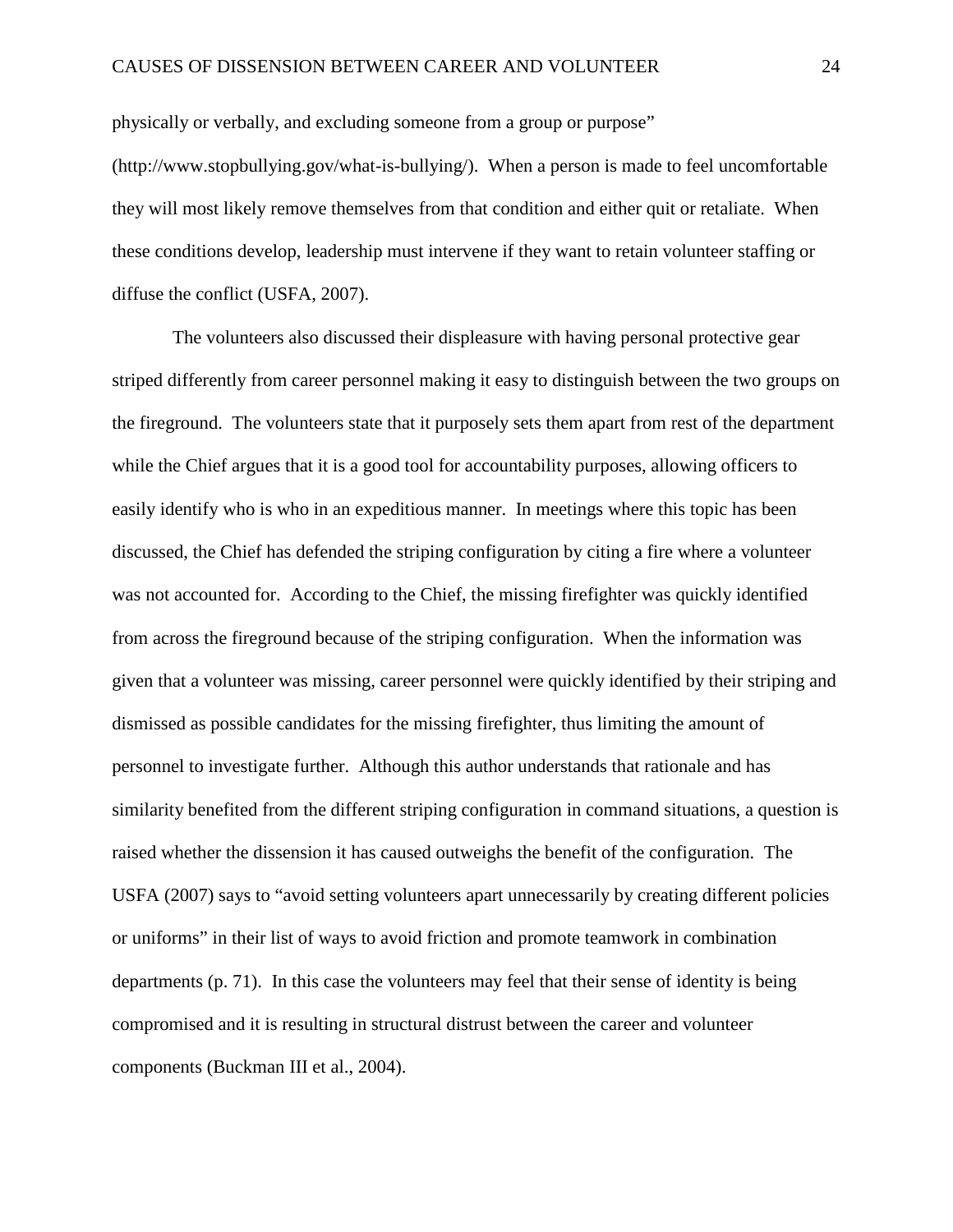The volunteers feel that the career personnel have a perception that the volunteer personnel are trying to stifle paid staffing levels. As a result, the volunteers believe they are looked at as an enemy to the career staff thus causing dissension. This is a common institutional difference between career and volunteer personnel in a combination system (Benoit & Perkins, 2000). This belief by volunteer personnel is validated by a discussion in the career focus group where they stated that dissension was caused by volunteer personnel who take political action against career personnel. Their example cited instances where volunteers publicly spoke against the addition of career Lieutenants to units that did not have an officer assigned to them. In this case, career personnel witnessed volunteers stifle the staffing and command structure of their workforce substantiating this source of dissension. This conflict may have been avoided if a planning process were used as a tool to build consensus.

Planning is essential. Planning brings people together and creates important consensus on the major issues facing your department. Planning builds support, and creates teams out of disparate groups. Planning is the foundation of progress. (Windisch & Crosby, 2008, p. 78)

The last area of area of dissension pointed out by volunteer personnel was a lack of portable radios in empty riding positions with SCBA on the apparatus. While the group conversation centered on a frustration of a lack of radios, the author suspects the volunteer angst stems from a belief that there is operational inequality between career and volunteer members which again, creates a structural distrust between the two groups (Buckman III et al., 2004). Without a radio, a firefighter won't be assigned to an IDLH environment and is therefore sidelined from the action to fulfill a support role. It could also be inferred that symbolically, volunteers have no voice when all the career personnel carry a radio and the volunteers do not.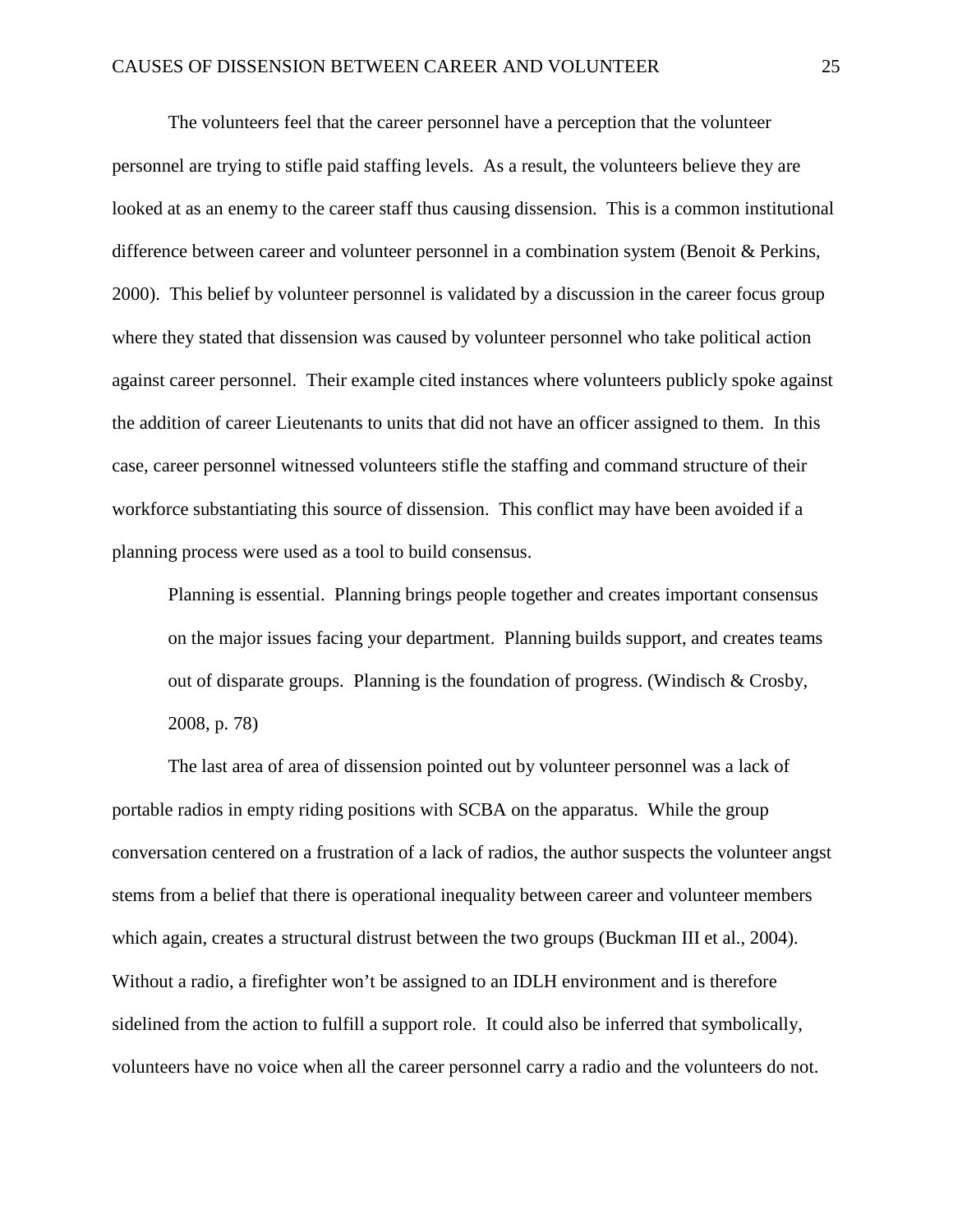This exemplifies a palpable power struggle that exists between the career and volunteer personnel in the Greenwich Fire Department, a condition that persists in many combination systems (USFA, 2007).

#### Career Focus Group

The tendency for volunteer personnel to circumvent the chain of command is the chief cause of dissension for career personnel. Career personnel expressed frustration that volunteer chief officers negate the chain of command by bringing their concerns to the First Selectman who is also the Fire Commissioner without negative consequences. For this reason, they concluded that the Fire Chief cannot effectively lead the department because these circumstances do now allow him the authority to do so. The author surmises their frustration is exasperated because they sense more support for volunteer personnel than career personnel by the First Selectman. No matter the reason for circumventing the chain of command, animosity has developed between the career and volunteer staff because a clear line of authority has not been enforced. In order to eliminate this contention, the person having authority must be established and the chain of command enforced (Scott et al., 2005). The barriers that have formed between the Fire Chief and the volunteer chief officers must be identified so that conversation and trust can be achieved.

Closely related was the discussion that volunteers take political action against paid staff. Essentially, it is a similar situation where the volunteers express their own opinion on how the department should proceed but go to other influential political groups instead of the Fire Chief. This action was detailed in the volunteer member focus group discussion section pertaining to the perception that volunteers stifle the staffing of the career staff. The author believes that actions of circumventing the chain of command and taking political action outside the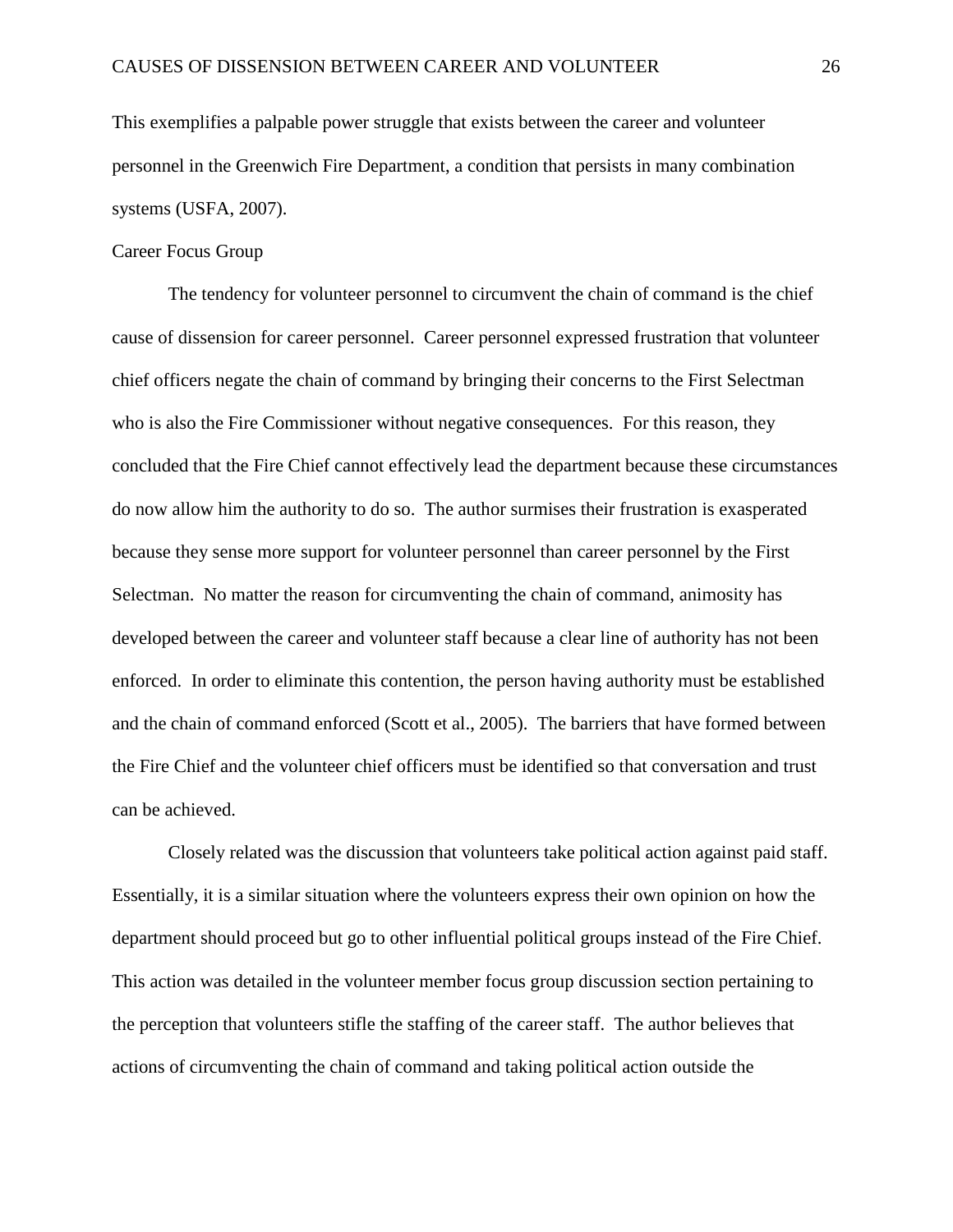organization will continue until a plan is developed and all stakeholders are in agreement as to the direction of the Greenwich Fire Department. Scott et al. (2005) stress the importance of a plan by saying "a combination system works best when the system is developing through detailed communication and strategic planning, rather than blind evolution" (p.9).

Unqualified volunteer officers in the chain of command are another cause of dissension for career personnel. Volunteer officers are elected by their peers in their respective volunteer fire company. The concern is that promotions made in this manner tend to result in a vote of popularity rather than merit (Windisch & Crosby, 2008). Another concern is the promotion of a volunteer officer by default because a fire company only has enough members to occupy the officer positions. This is concerning to career personnel because volunteer officers outrank some career officers, and all career firefighters in the chain of command without their participation in the vote. Of further concern is that some of these volunteer fire officers have attempted to become career firefighters in Greenwich, but failed the entry level test. Still, they are able to hold positions of authority in the volunteer system that outranks career personnel. It is the opinion of the career focus group and this author that officer positions should be awarded by merit rather than an election. Multiple citations were made to this point in the literature review. Whether career or volunteer, a means to reach equality would be to provide the same testing procedure for the same rank in order to promote. This is echoed by the USFA (2007) when stating "Some departments use the same standards for promoting volunteer officers as career officers (i.e., a civil service exam or assessment center and interviews)" (p. 37).

The idea that the actions and presence of volunteer personnel make the Greenwich Fire Department look bad was also a source of dissension for the career personnel. The group discussion focused on a need to project a professional image to the public. The desire "to promote a favorable image of the department throughout the community and among its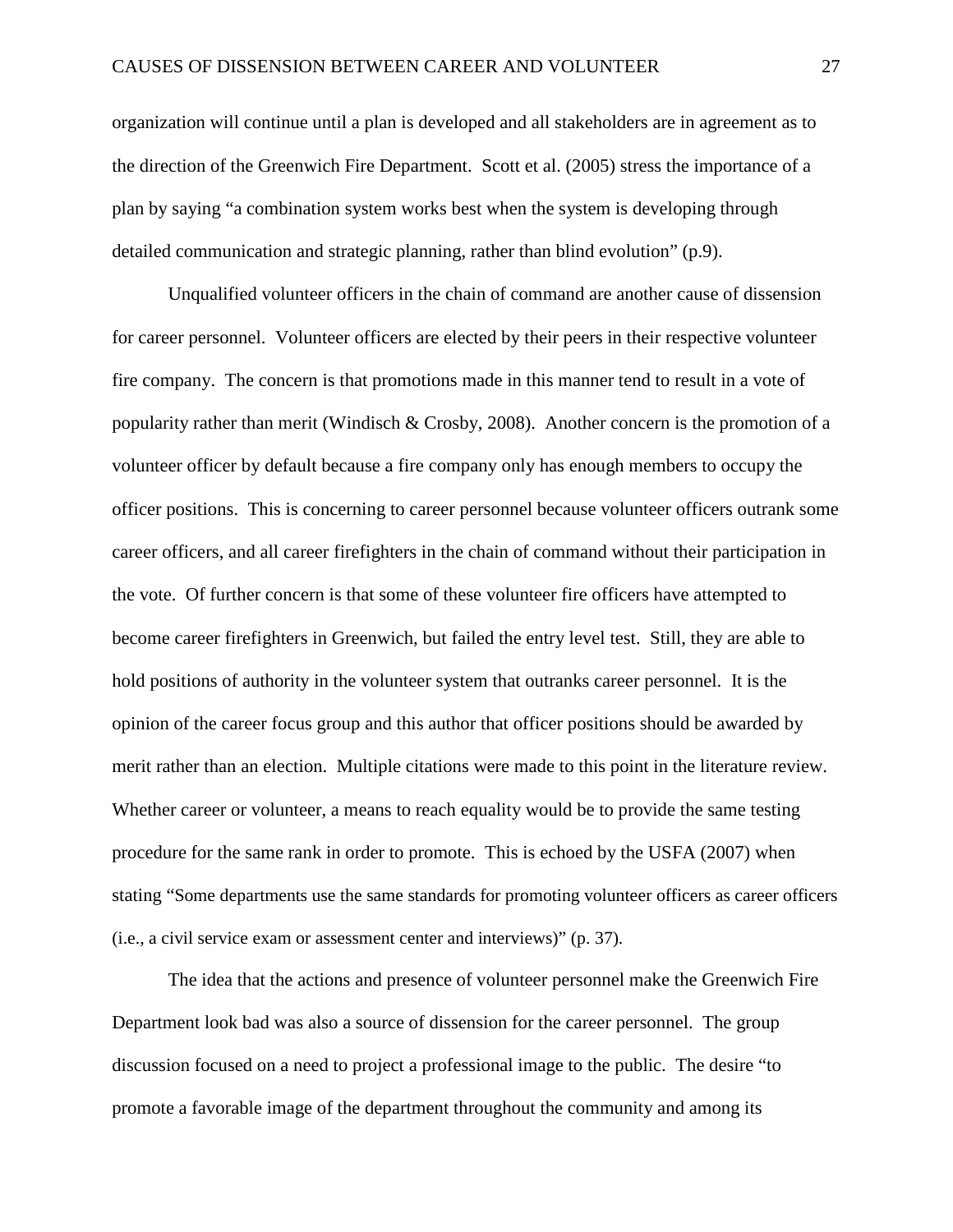members" (USFA, 2007, p. 42) is a goal common to many fire departments. The group believes that volunteers hinder a positive image for the department based on their performance at incidents, interactions with the public, and their appearance at the station. Although it is easy for career personnel to suspect a negative reaction from the public, the author has heard little feedback to suggest the image of the department is tainted by the actions or appearance of the volunteer personnel. A common source of conflict between career and volunteer personnel is that there is "a feeling that one group is better trained or more experienced than the other" (USFA, 2007, p. 70). The author thinks that in this case, the career group mimics this statement, but the public does not have the means by which to discern between the volunteer or career personnel for the majority of incidents. For these reasons, the author believes that whether the volunteer or career staff responds to the call, the image to the public is not really affected in most cases.

The final condition identified by the career personnel that causes dissension with the volunteers is the expectation of a symbiotic working relationship between career and volunteer personnel at an incident when there has been little or no exposure to each other in a training environment. Currently, the training schedule does not facilitate simultaneous training between career and volunteer personnel. As a result, career and volunteer staff do not have an opportunity to work in a team environment aside from incidents. Although a challenge, a schedule where both career and volunteer personnel train together could help to improve the working relationship and bridge the gap of tactical equality. Windisch and Crosby (2008) say that, "If all personnel are trained equally, this substantially reduces the impetus of any potential disagreements" (p. 45). Furthermore, training together would help each component realize the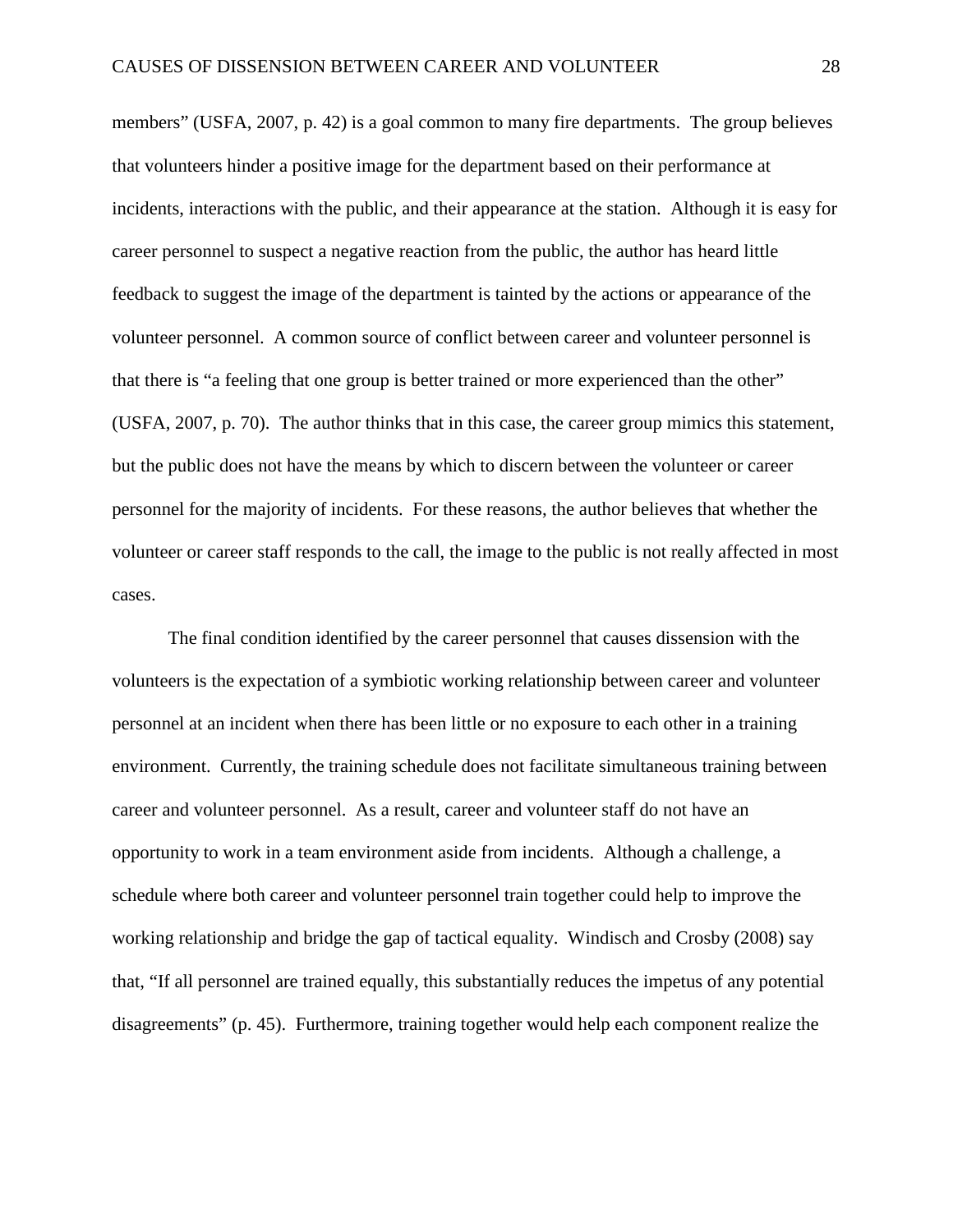other's strengths and weaknesses and give the incident commander the knowledge to assign key people to key places to mitigate an incident.

In conclusion to the discussion, the research resulted in barriers that impede the relationship between the career and volunteer personnel. Although collectively ten of these barriers were voted to be most important to the problem by the two focus groups, all the answers provided point to a dual system under the guise of a combination fire department. Common attributes to a dual system are described by Scott et al. (2005) and are consistent with our physical and organizational barriers:

- Updinately Volunteers operating in different quarters than paid staff.
- Volunteers riding on separate apparatus than paid staff.
- Separate rules and regulations used.
- One group receiving better equipment and apparatus than the other.
- Ranks structures and supervision not integrated.
- No opportunity for social interaction.  $(p. 10)$

A system such as this often fails when it is not managed correctly leading to a decrease in volunteers and an increase in costs to run the department (Scott et al., 2005). To alleviate this scenario, "Departments should work to ensure system fairness for all parties. Integrating personnel fosters relationships that help to sustain the system" (Scott et al., 2005, p. 10).

#### Recommendations

This researcher set out to identify areas of dissension between career and volunteer personnel that if resolved, would reduce conflict between the two groups. After a detailed literature review and information collected from research in the form of focus groups with the Greenwich Fire Department, I concluded that addressing the areas of dissention identified would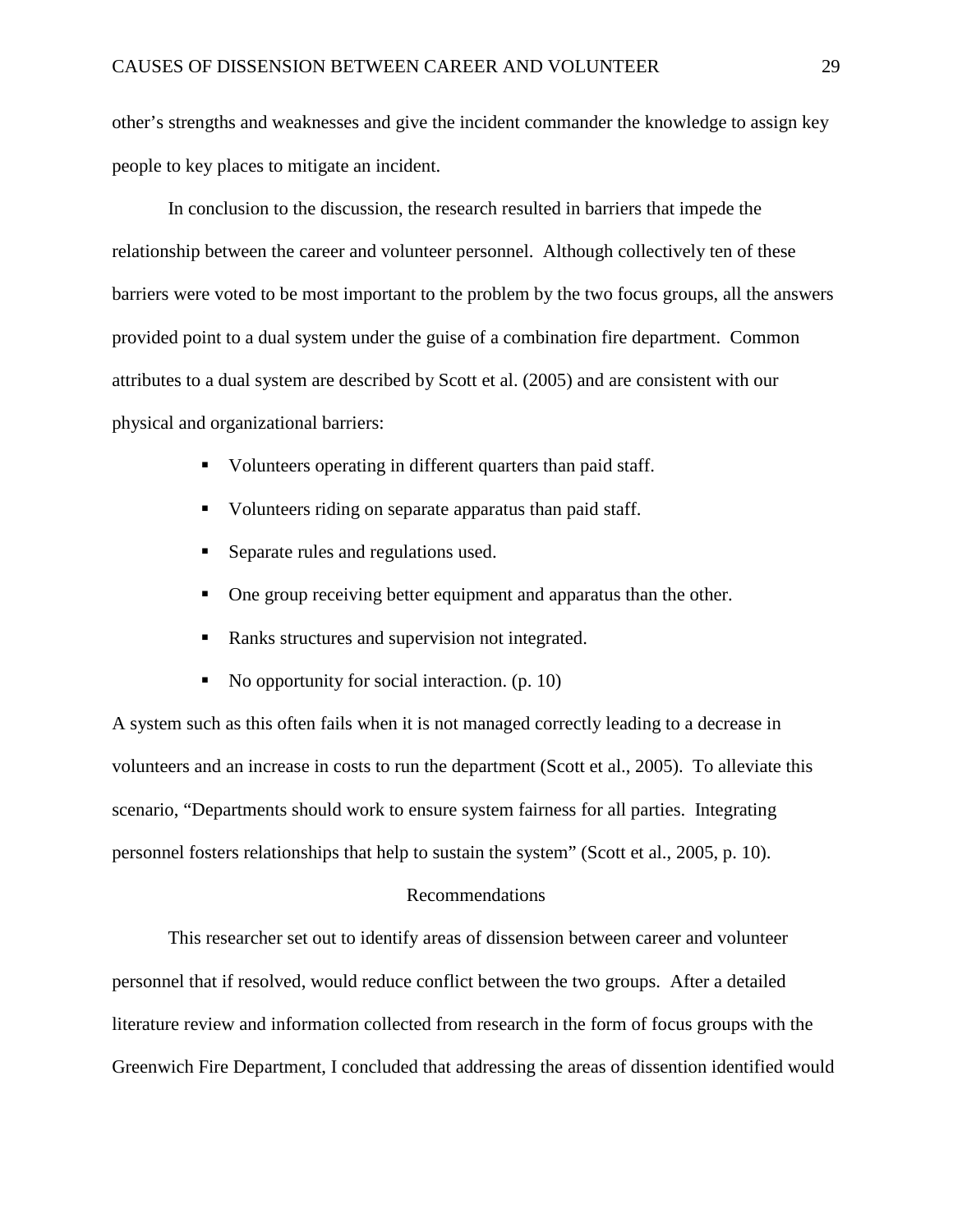only provide temporary solutions for a deeply troubled department. Instead, the recommendation suggested is that a comprehensive strategic plan is developed to breakdown all the barriers that impede us, and to bring all the stakeholders together to formulate a plan for the future.

Although a physical plan is important, it is the process of communication and planning by the stakeholders that would yield the most benefit and mitigate the barriers between them. With this in mind, the author does not recommend a consulting firm be hired to develop a strategic plan for the Greenwich Fire Department. If that were the case, the benefits of the process would be lost. However, the author does recommend that the town consider hiring an expert trained in strategic planning to guide the stakeholders through the process. This will help to ensure that the process is done correctly and eliminate any speculation that the planning is steered towards one group or the other.

In conclusion, over the course of many years, the Greenwich Fire Department has evolved from a simple all-volunteer system to a complex dual department. The growing pains have been severe because there is no evidence to suggest that a long term plan was developed to provide the organization with a unified mission, vision, or set of values to rely on during its growth. Instead, leaders have addressed the problems of incorporating career personnel as they have surfaced resulting with the volatile system in place today. As a result of this and other social factors, volunteerism in the department has gone down, while the reliance of career personnel to provide our services has gone up. With help from the strategic planning process, I believe the volunteer system in Greenwich can be salvaged and developed into a true combination system with career personnel. This will allow the residents to take advantage of the benefits that a combination fire department has to offer for years to come.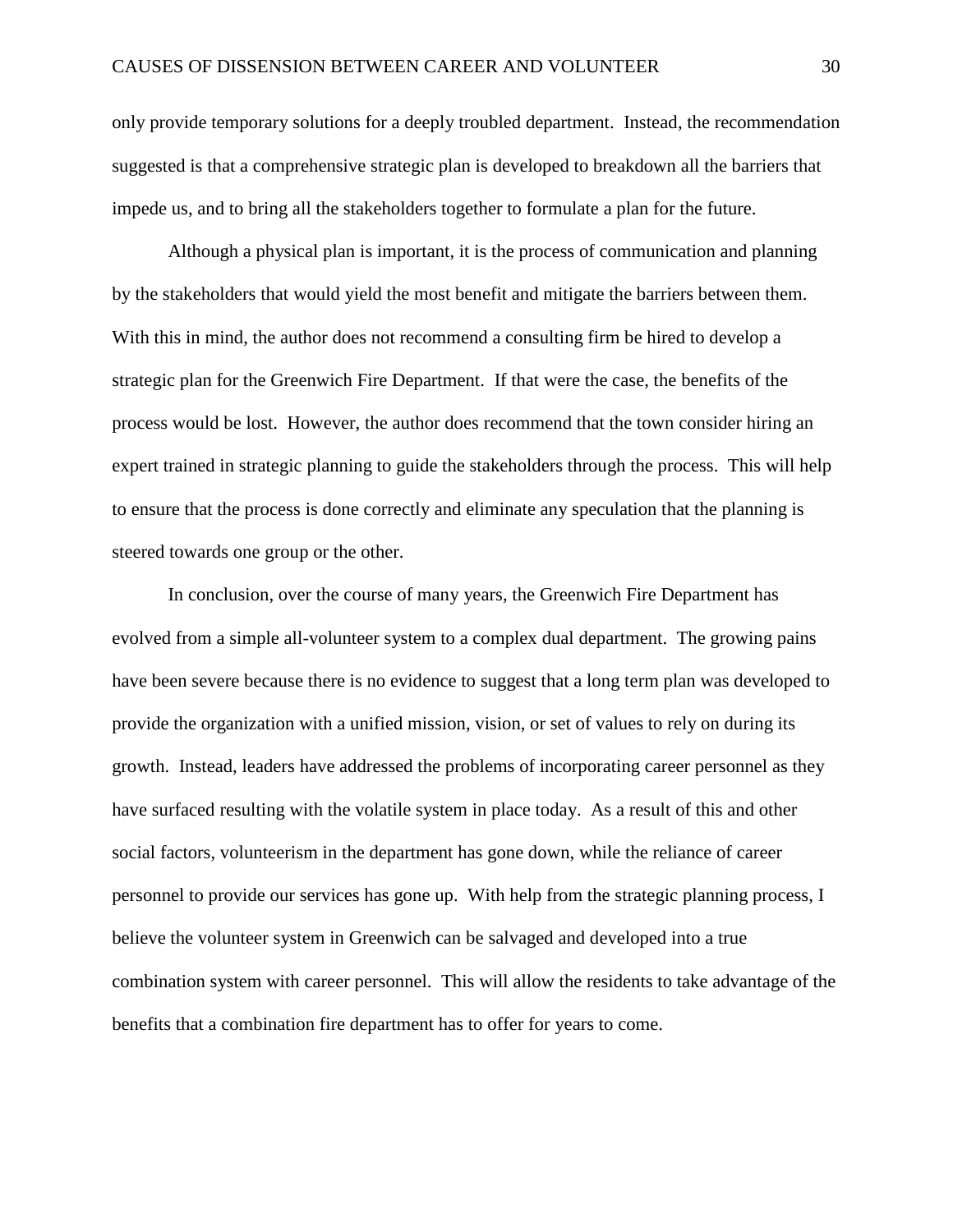#### References

Benoit, J., & Perkins, K. B. (2000). *Managing conflict in combination fire departments* (ICMA Item Number E-43015). Retrieved from International City/County Management Association website:

http://bookstore.icma.org/Managing\_Conflict\_in\_Combinati\_P667.cfm

Buckman III, J. M., Bettenhausen, R., Buchanan, E., Curl, L., Farmer, K., Fulmer, D., ... Windisch, F. (2006). *The white ribbon report Managing the business of the fire department: Keeping the lights on, the trucks running and the volunteers responding*. Retrieved from Volunteer Combinations Officers Section of the IAFC website: http://www.iafc.org/micrositeVCOSorg/Resources/resourcesDetail.cfm?itemnumber=687 3&navItemNumber=6874

Buckman III, J. M., Bettenhausen, R., Curl, L., Gasaway, R., Leahy, J., & Windisch, F. (2004). *A call for action The blue ribbon report Preserving and improving the future of the volunteer fire service*. Retrieved from Volunteer Combination Officers Section of the IAFC website:

http://www.iafc.org/micrositeVCOSorg/Resources/resourcesDetail.cfm?itemnumber=687 3&navItemNumber=6874

- Caspi, H. (2003). Greenwich, CT Investigates blaze that injured 5 firefighters. Retrieved from http://www.firehouse.com/news/10528871/greenwich-ct-investigates-blaze-that-injured-5-firefighters
- Coleman, R. (2012, February 1). Have you found a conflict-free combination? *Fire Chief*. Retrieved from http://firechief.com/mag/firefighting\_found\_conflictfree\_combination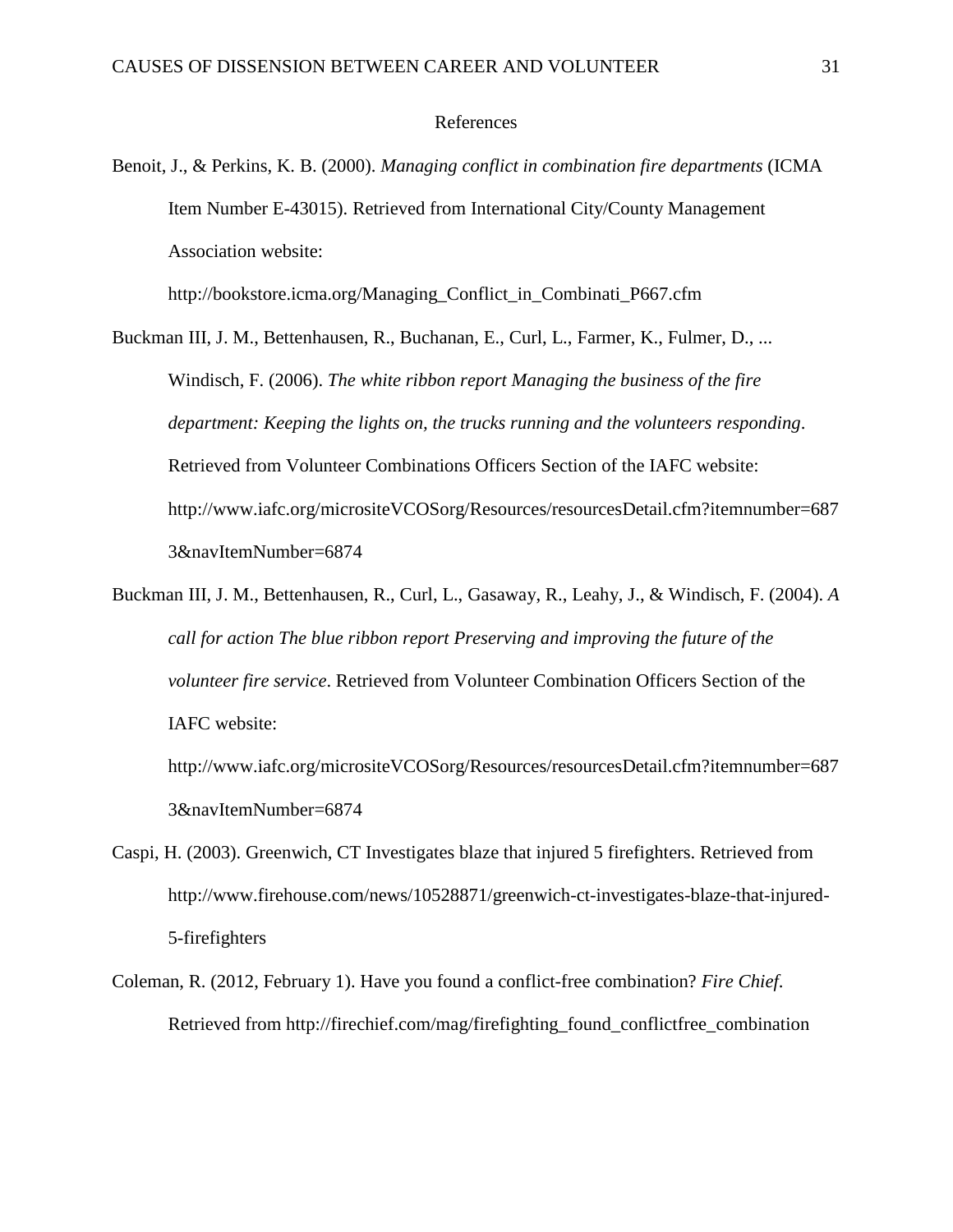Fox, W. M. (2007). *Effective group problem solving: How to broaden participation, improve decision making, and increase commitment to action* (1st ed.). [Google Books]. Retrieved from https://play.google.com/store/books/details?id=V3-s0arf8P0C

Friedman, D., & Vigdor, N. (2010, November 3). Fire relocation plan rankles Cos Cob volunteers. *Greenwich Time*. Retrieved from http://www.greenwichtime.com/local/article/Fire-relocation-plan-rankles-Cos-Cobvolunteers-796406.php#photo-383846

- Greenwich, Connecticut. (n.d.). In *Wikipedia*. Retrieved September 27, 2013, from http://en.wikipedia.org/wiki/Greenwich,\_ct
- Karter, Jr., M. J., & Stein, G. P. (2013). *US fire department profile 2012*. Retrieved from National Fire Protection Association website: http://www.nfpa.org/research/statisticalreports/fire-service-statistics/us-fire-department-profile
- LeDue, T. (2012, December 31). Resolve to create a strategic plan in 2013 [Blog post]. Retrieved from http://firechief.com/blog/resolve-create-strategic-plan-2013
- Lentsch, S. (2013, October). One departments journey from volunteer to paid. *Fire Engineering*, *166*(10), 12-16.

Scott, G., Buchanan, E., Windisch, F., Holman, T., Fulmer, D., Curl, L., ... Wilson, M. (2005). *Lighting the path of evolution The red ribbon report Leading the transition in volunteer and combination fire departments*. Retrieved from Volunteer and Combination Officers Section of the IAFC website: http://www.iafc.org/micrositeVCOSorg/Resources/resourcesDetail.cfm?itemnumber=687 3&navItemNumber=6874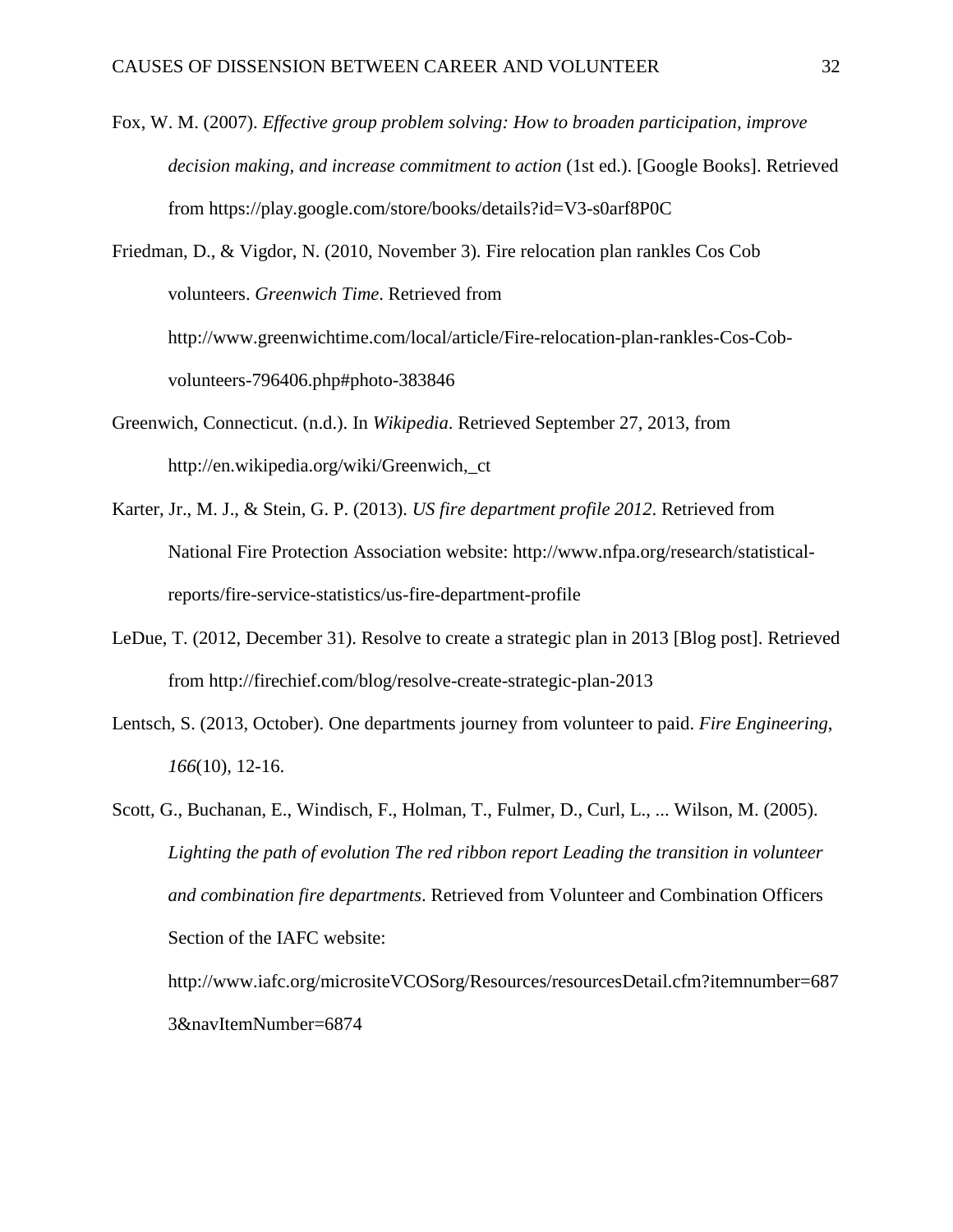- Town of Greenwich (2011). *Town of Greenwich fire department policies and procedures manual*. Retrieved from www.greenwichct.org
- United States Fire Administration. (2007). *Retention and recruitment for the volunteer emergency services: Challenges and solutions* (FA-310). Retrieved from http://www.usfa.fema.gov/downloads/pdf/publications/fa-310.pdf
- Vigdor, N. (2011, January 7). Fire chief's 'thugs' remark ignites career-volunteer controversy. *Greenwich Time*. Retrieved from http://www.greenwichtime.com/local/article/Fire-chiefs-thugs-remark-ignites-944518.php
- Windisch, F. C., & Crosby, F. C. (2008). *A leadership guide for combination fire departments*. Susbury, MA: Jones and Bartlett.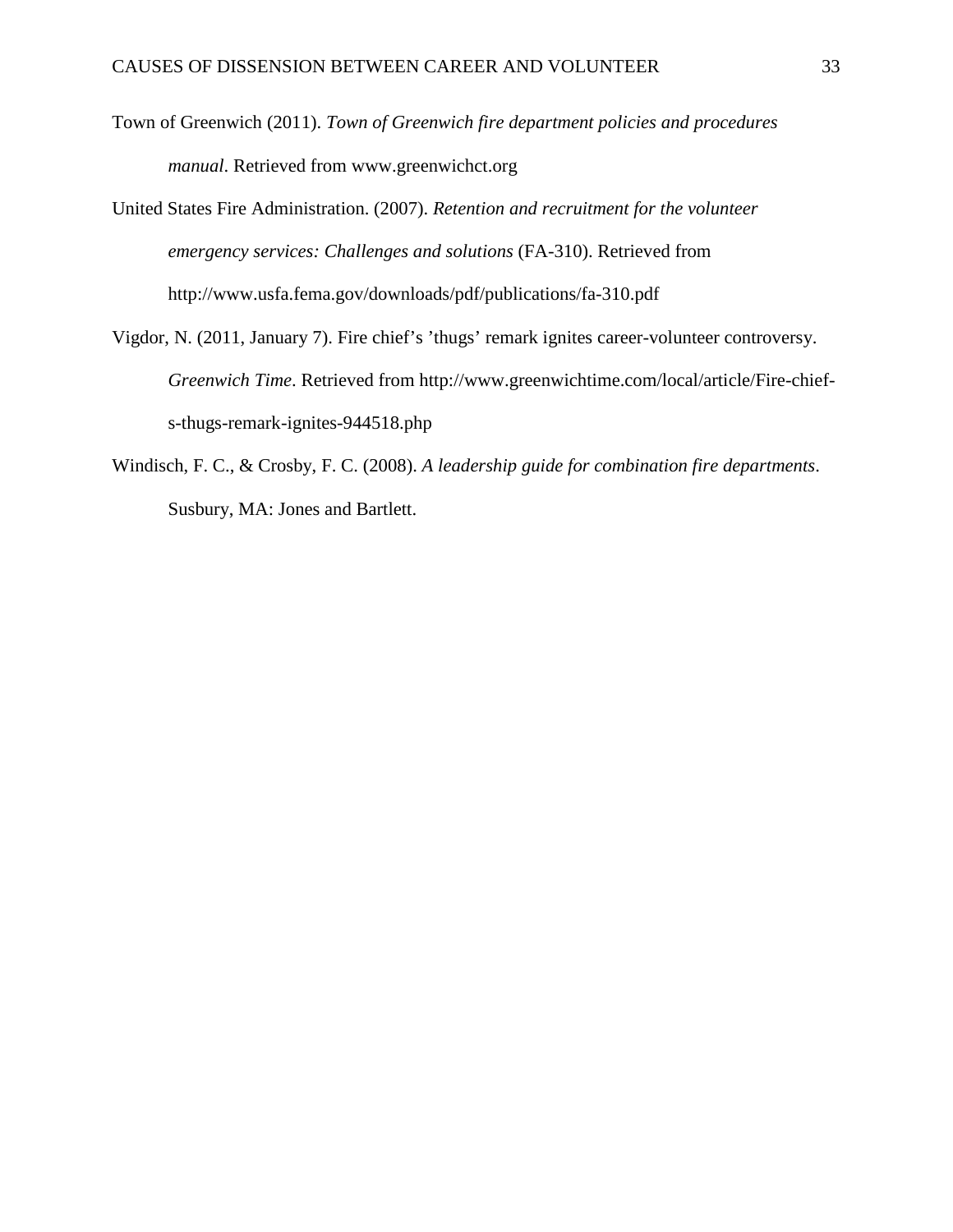

Appendix A – Table of Organization/Chain of Command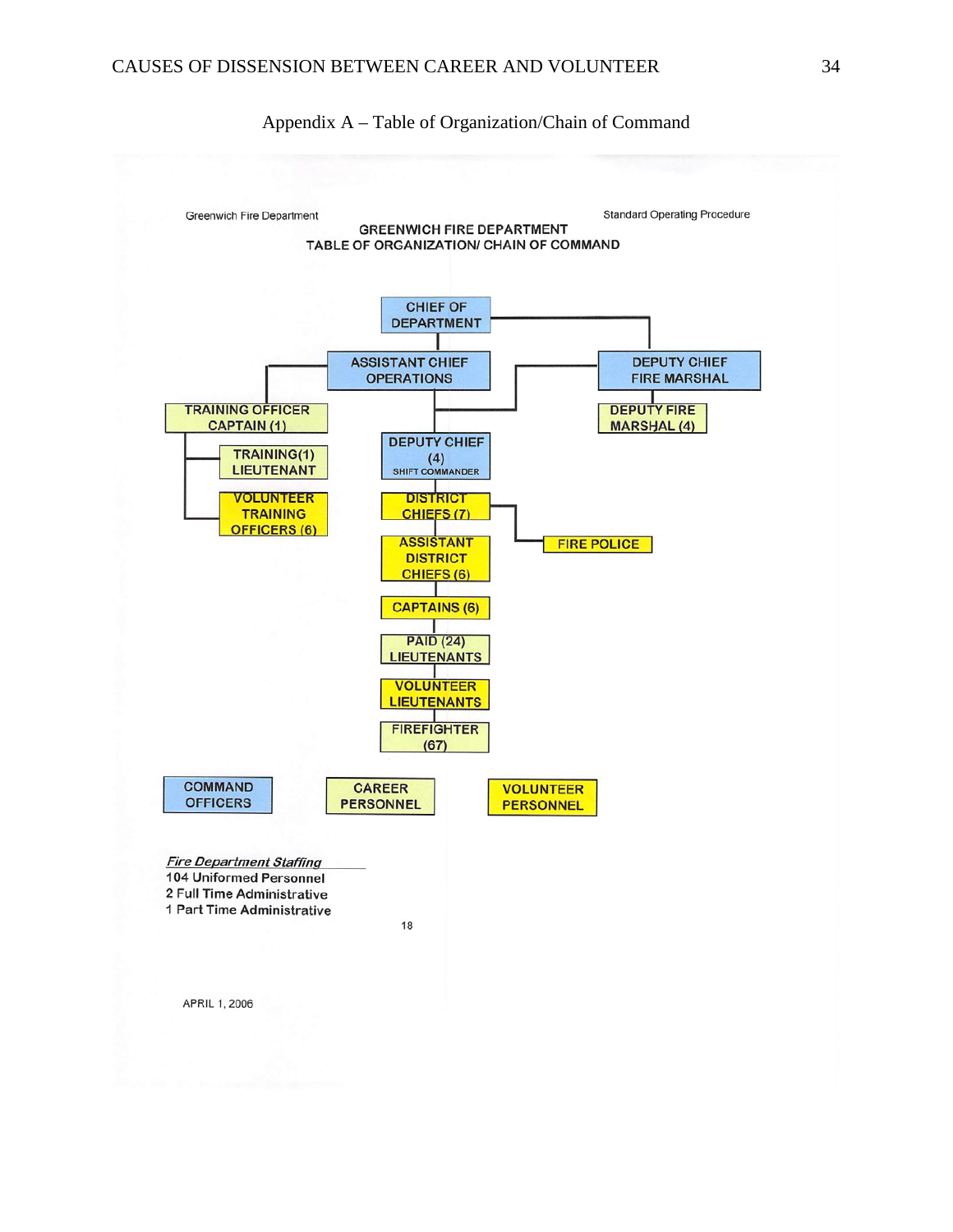#### Appendix B – Invitation to Focus Group - Volunteers

Dear Colleagues,

If you did not know, I am currently enrolled in the Executive Fire Officer Program at the National Fire Academy. The EFOP is a four year program that meets once each year for a two week session. After each two week session, we are required to complete an applied research project that relates to our organization. For my recent applied research project, I am looking to clearly identify and analyze the dissension that impacts the relationship between the career and volunteer staff in the Greenwich Fire Department.

I am hoping to obtain some research for my paper through a **focus group** with volunteer members of our department. The **focus group** will utilize a variation of a method called nominal group technique where **group** members can respond anonymously to the question given. All the answers given will be discussed and voted on to rank their importance to the problem.

The meeting will focus on the question, "What actions or conditions conducted by career personnel cause conflict with volunteer personnel in the Greenwich Fire Department?"

I have invited the seven of you because it is evident that you care about our organization by your level of participation and the conversations I have had with you in the past. It is my hope that you are available to meet and will embrace the opportunity to provide your valuable input by attending. Although the results of the focus group will be published in the paper. I will omit any names for confidentiality so that you will feel comfortable speaking freely about the topic.

For your information, a similar focus group will be conducted with some career personnel asking the question, "What actions or conditions conducted by volunteer personnel cause conflict with career personnel in the Greenwich Fire Department?"

I truly do care about the Greenwich Fire Department and how we all work together. It is my desire to do what I can to improve the rapport between the career and volunteer forces and I think a candid discussion is a good start to an improved relationship.

Please let me know as soon as you can if you are interested in attending. Please check the following dates for your availability. I will choose the one date that works best for the most people. The meeting should last about 2 hours and will be conducted at 75 Holly Hill with no other career personnel present, other than myself. I will send further instructions to each of you before the meeting. Feel free to call if you have any questions. Thank you in advance for your support!

Monday, August 12, 2013, 7PM Wednesday, August 14, 2013, 7PM Monday, August 26, 2013, 7PM Tuesday, August 27, 7PM

Sincerely,

Brian Koczak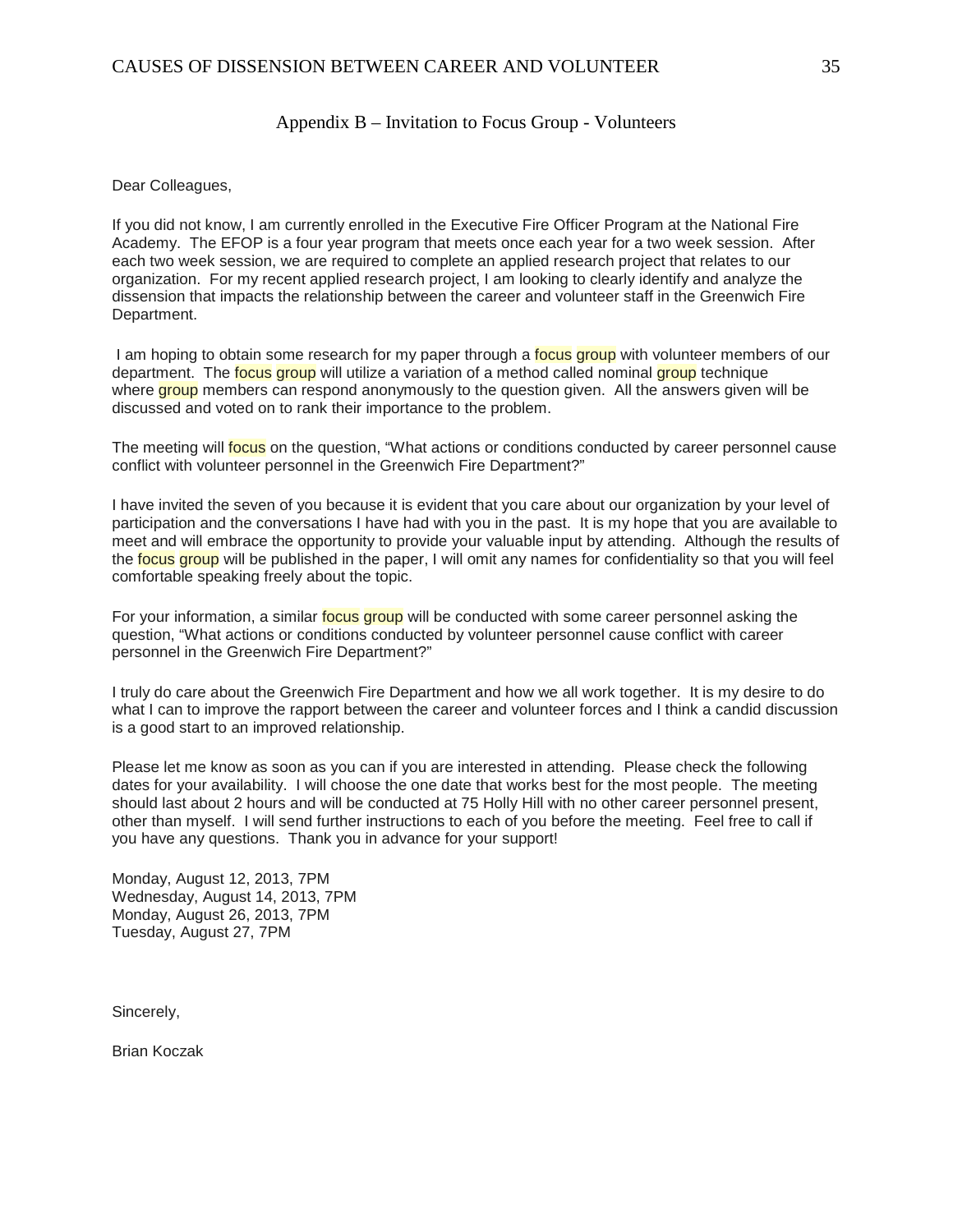#### Appendix C – Invitation to Focus Group – Career

Dear Colleagues,

If you did not know, I am currently enrolled in the Executive Fire Officer Program at the National Fire Academy. The EFOP is a four year program that meets once each year for a two week session. After each two week session, we are required to complete an applied research project that relates to our organization. For my recent applied research project, I am looking to clearly identify and analyze the dissension that impacts the relationship between the career and volunteer staff in the Greenwich Fire Department.

I am hoping to obtain some research for my paper through a focus group with career members of our department. The **focus group** will utilize a variation of a method called nominal group technique where group members can respond anonymously to the question given. All the answers given will be discussed and voted on to rank their importance to the problem.

The meeting will focus on the question, "What actions or conditions conducted by volunteer personnel cause conflict with career personnel in the Greenwich Fire Department?"

I have invited the seven of you because it is evident that you care about our organization by your level of participation and the conversations I have had with you in the past. It is my hope that you are available to meet and will embrace the opportunity to provide your valuable input by attending. Although the results of the focus group will be published in the paper. I will omit any names for confidentiality so that you will feel comfortable speaking freely about the topic.

For your information, a similar focus group will be conducted with some volunteer personnel asking the question, "What actions or conditions conducted by career personnel cause conflict with volunteer personnel in the Greenwich Fire Department?"

I truly do care about the Greenwich Fire Department and how we all work together. It is my desire to do what I can to improve the rapport between the career and volunteer forces. I think this is a good way to identify and examine the core of the problem.

Please let me know as soon as you can if you are interested in attending. The meeting should last about 2 hours and will be conducted at a location to be determined. As this is my own project, overtime will not be granted and your time will be a favor to me. However, I will seek permission for administrative leave if this falls on a day you are on duty so that we are not interrupted.

I will send further instructions to each of you before the meeting. Feel free to call if you have any questions. Thank you in advance for your support!

I'm looking at one of these dates. I will choose the date that works best for the most people. Let me know if morning or evening is better.

Monday, August 12, 2013 Wednesday, August 14, 2013 Monday, August 26, 2013 Tuesday, August 27

Sincerely,

Brian Koczak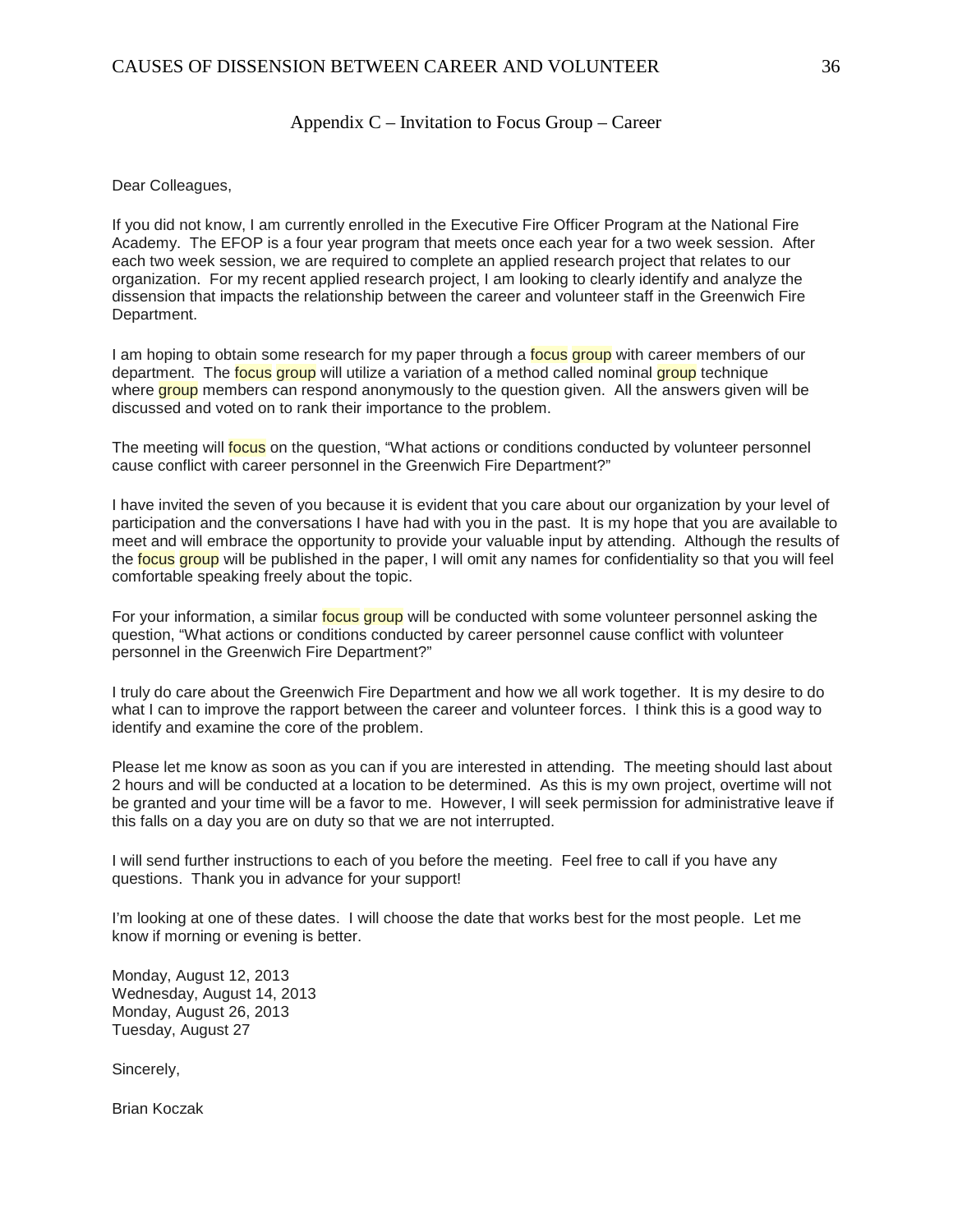Appendix D – Volunteer Letter – Pre-meeting Assignment

## **Greenwich Fire Department Volunteer Member's Focus Group**

Thank you for your accepting my invitation and for your interest in participating in this focus group. We will meet on **Monday, August 12, 2013, 7PM, at 75 Holly Hill Lane on the 3rd floor in the administrative offices.** 

The following members will be participating in the focus group:

{Names Omitted}

I will also be present to direct the meeting. In addition, {Name Omitted}, a colleague of mine will be in attendance. {Name Omitted} is a neutral party who will be present to assist me as a recorder during the meeting.

#### General Scope:

The focus group we will be doing is a variation of process called nominal group technique. The steps are explained below. The data I receive from the focus group will be used as research for my applied research project.

The purpose of my research paper is to identify what causes dissention between the volunteer and career staff that if resolved would minimize unnecessary conflict.

The single question you will focus on during the meeting is, **"What actions or conditions conducted by career personnel cause conflict with volunteer personnel in the Greenwich Fire Department?"** 

Pre-Meeting Assignment:

Enclosed are 5 index cards. If you have a chance before the meeting, please answer the question in bold above with as many responses as you can think of. You can put as many answers as you would like on each card, just make sure they are separated into individual responses. This is brainstorming so anything goes. **Do not put your name on the cards.** 

Example:

1. Career personnel always cancel us enroute.

2. Career personnel never notify us when they take the second engine from the station.

3. Etc.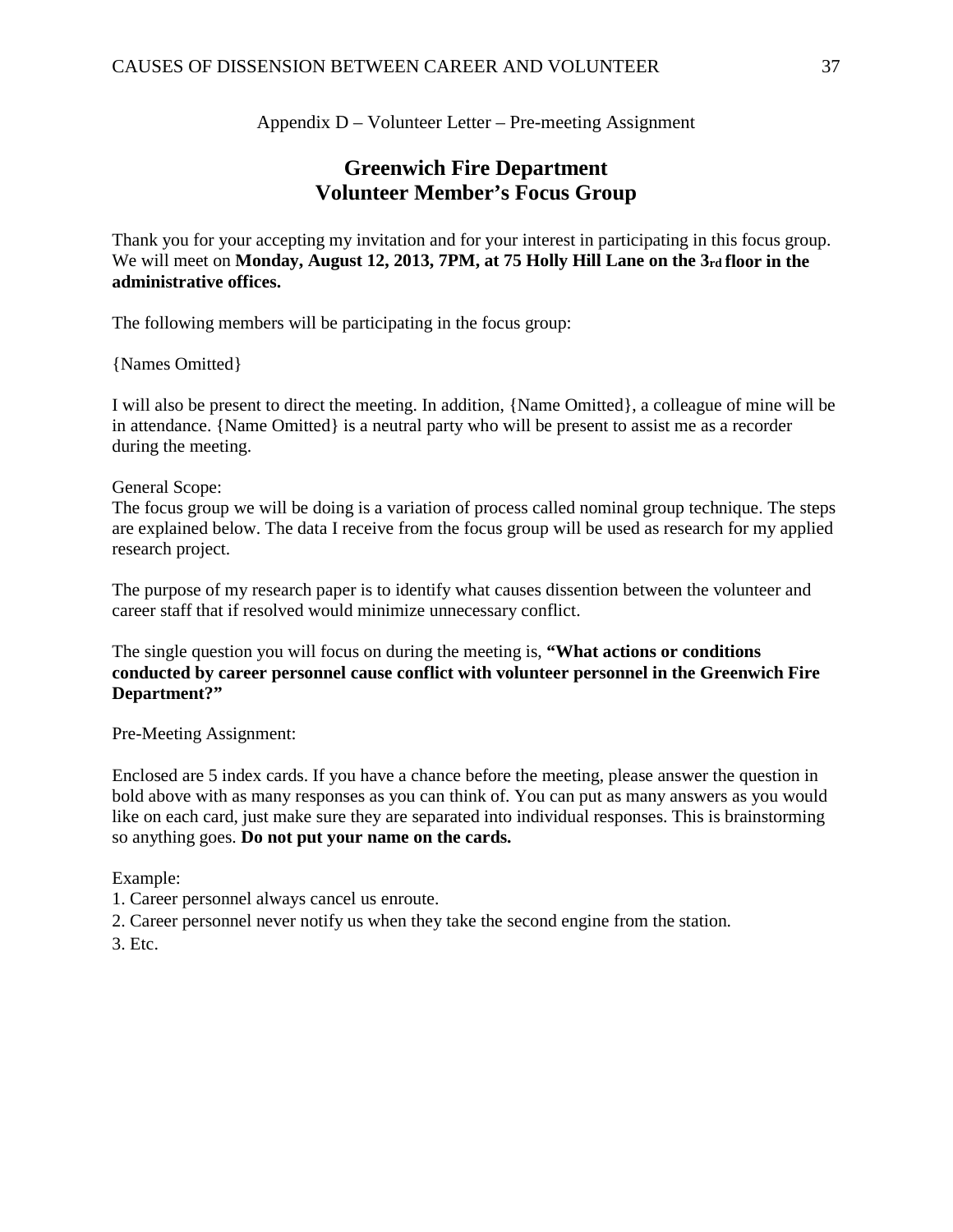Although I will allot additional time at the meeting for more submittals of your answers, it would be a huge time saver if you could get your ideas down on these cards beforehand.

Meeting -Night:

The first part of the meeting will be collecting the cards you have completed and putting your answers up on an easel pad so that the group can see them. Your names will not be associated with the posted answers. You will then have an additional opportunity to answer the question, in case you thought of a new idea since you filled out the index cards.

The second part of the meeting will be a discussion session on each of the submittals on the easel pad. This will allow all of your input to the topic at hand. This will be the longest part of the meeting.

The final part of the meeting will be a voting process that will identify which issues have the greatest impact on the career and volunteer staff relationship. This exercise will again be anonymous. The exact voting procedure will be described on the night of the meeting. Once this is completed, we are done for the night.

I will provide beverages and snacks on the night of the meeting.

Once my research paper is complete, I will certainly forward you all a copy. I will also submit it to the Chief for his consideration. I hope that it can be used as a tool to improve everyone's working relationship.

I look forward to seeing everyone and hearing what you have to say. It is important work and I think we will have some fun too! Please call if you have any questions.

Sincerely,

Brian Koczak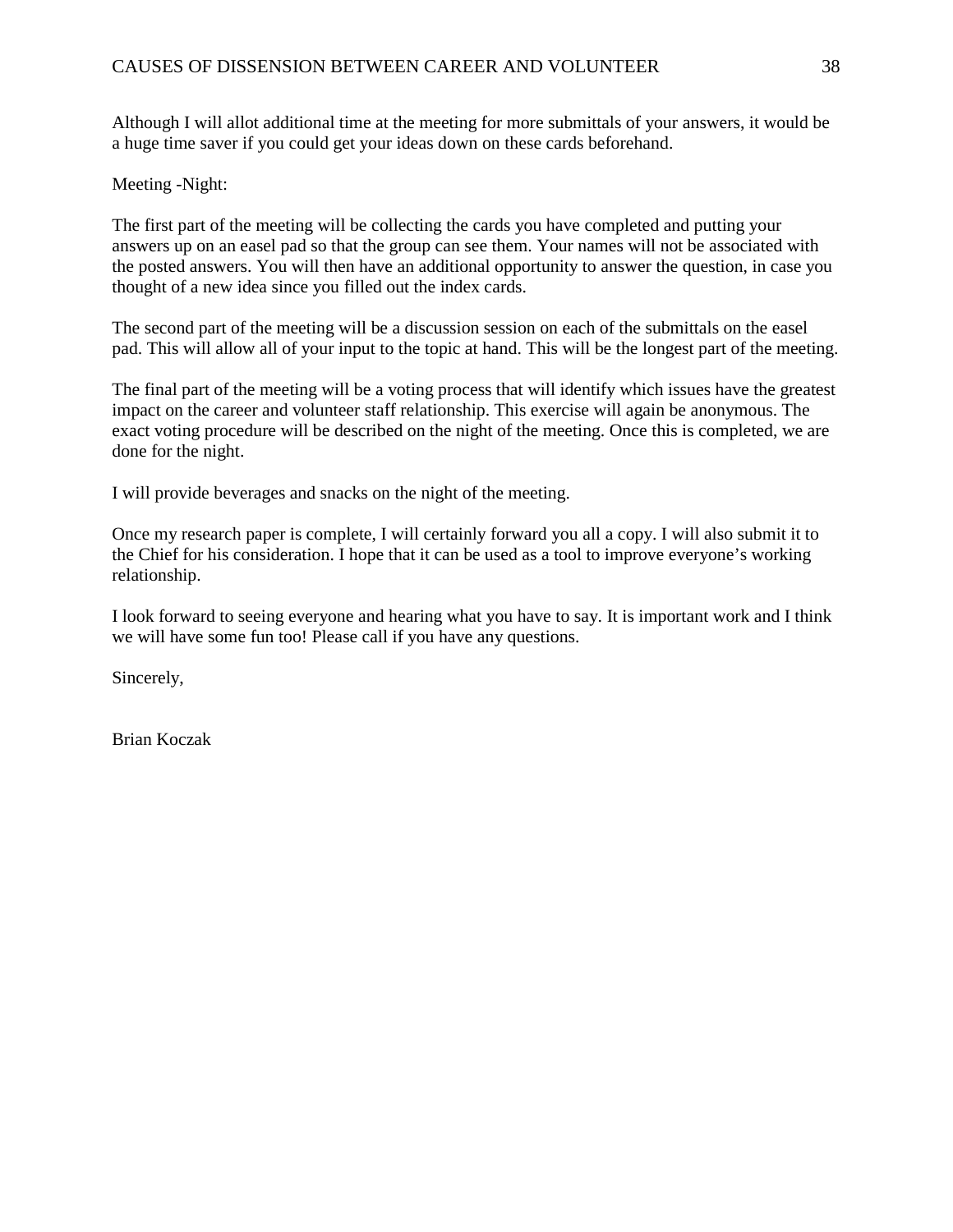Appendix E – Career Letter – Pre-meeting Assignment

## **Greenwich Fire Department Career Member Focus Group**

Thank you for your accepting my invitation and for your interest in participating in this focus group. We will meet on **Monday, August 26, 2013, 7PM, at 75 Holly Hill Lane on the 3rd floor in the administrative offices.** Pizza will be available at about 6:15 PM.

The following members will be participating in the focus group:

{Names Omitted}

In addition, {Name Omitted}, a colleague of mine will be in attendance. {Name Omitted}is a neutral party who will be present to assist me as a note taker during the meeting.

Group {Name Omitted} is working the night of the meeting. {Name Omitted} and {Name Omitted} have been approved by the Chief for AL to minimize interruption. {Name Omitted} will attend in service. I did not request overtime for off duty members as this is my own endeavor. Your support is greatly appreciated.

General Scope:

The focus group we will be doing is a variation of process called nominal group technique. The steps are explained below. The data I receive from the focus group will be used as research for my applied research project.

The purpose of my research paper is to identify what causes dissention between the volunteer and career staff that if resolved would minimize unnecessary conflict.

The single question you will focus on during the meeting is, **"What actions or conditions conducted by volunteer personnel cause conflict with career personnel in the Greenwich Fire Department?"**

Pre-Meeting Assignment:

Enclosed are 5 index cards. If you have a chance before the meeting, please answer the question in bold above with as many responses as you can think of. You can put as many answers as you would like on each card, just make sure they are separated into individual responses. This is brainstorming so anything goes. **Do not put your name on the cards.**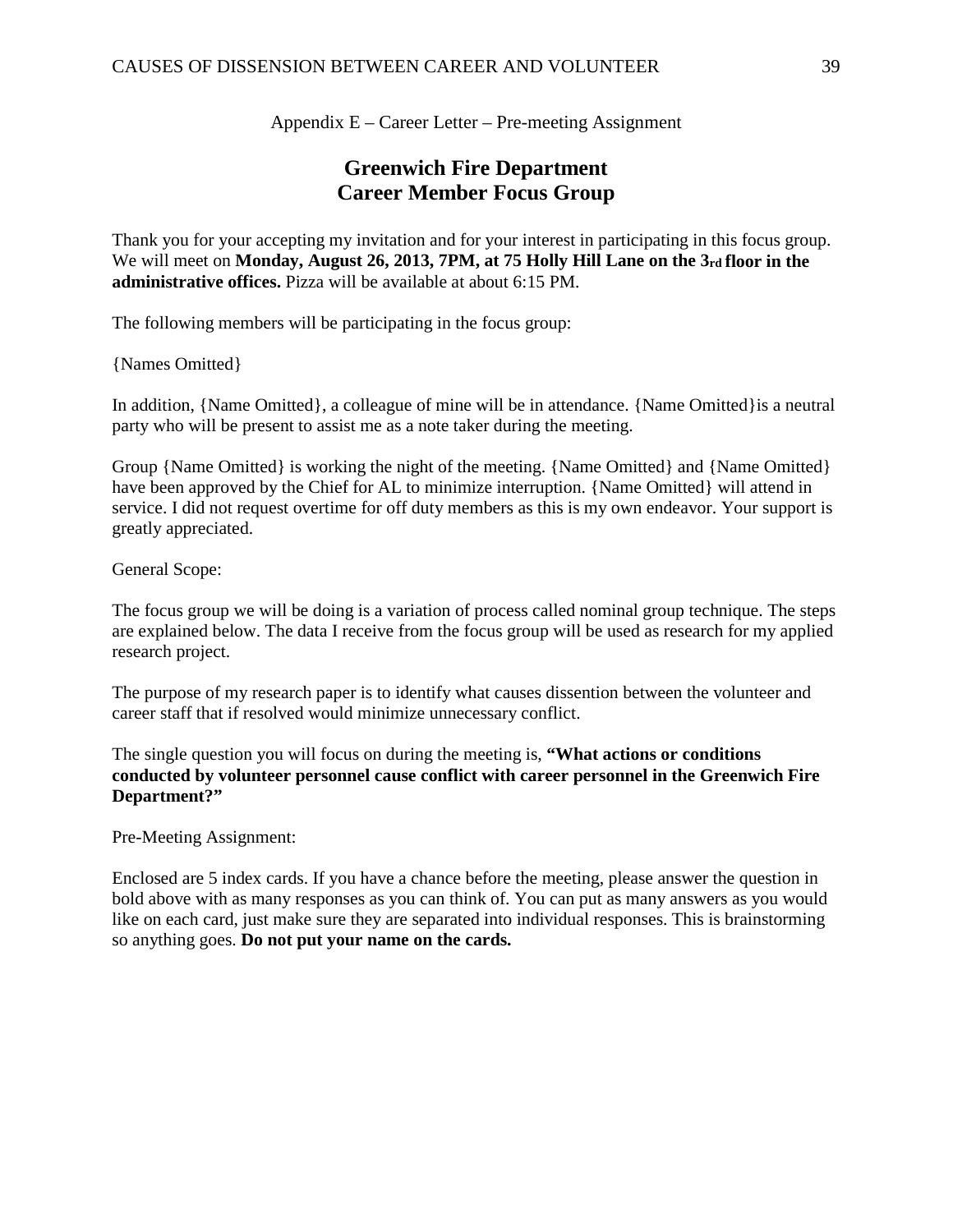Example:

1. Volunteer personnel have access to our private areas.

2. Volunteer personnel circumvent the chain of command.

3. Etc.

They only need to be short concise answers with no explanation. There will be opportunity to discuss each answer at the meeting. Although I will allot additional time at the meeting for more submittals of your answers, it would be a huge time saver if you could get your ideas down on these cards beforehand.

Meeting -Night:

The first part of the meeting will be collecting the cards you have completed and putting your answers up on an easel pad so that the group can see them. Your names will not be associated with the posted answers. You will then have an additional opportunity to answer the question, in case you thought of a new response since you filled out the index cards.

The second part of the meeting will be a discussion session on each of the submittals on the easel pad. This will allow all of your input to the topic at hand. This will be the longest part of the meeting. The final part of the meeting will be a voting process that will identify which issues have the greatest impact on the career and volunteer staff relationship. This exercise will again be anonymous. The exact voting procedure will be described on the night of the meeting. Once this is completed, we are done for the night.

I will provide pizza, beverages, and snacks on the night of the meeting.

Once my research paper is complete, I will certainly forward you all a copy. I will also submit it to the Chief for his consideration. I hope that it can be used as a tool to improve everyone's working relationship.

I look forward to seeing everyone and hearing what you have to say. It is important work and I think we will have some fun too! Please call if you have any questions.

Sincerely,

Brian Koczak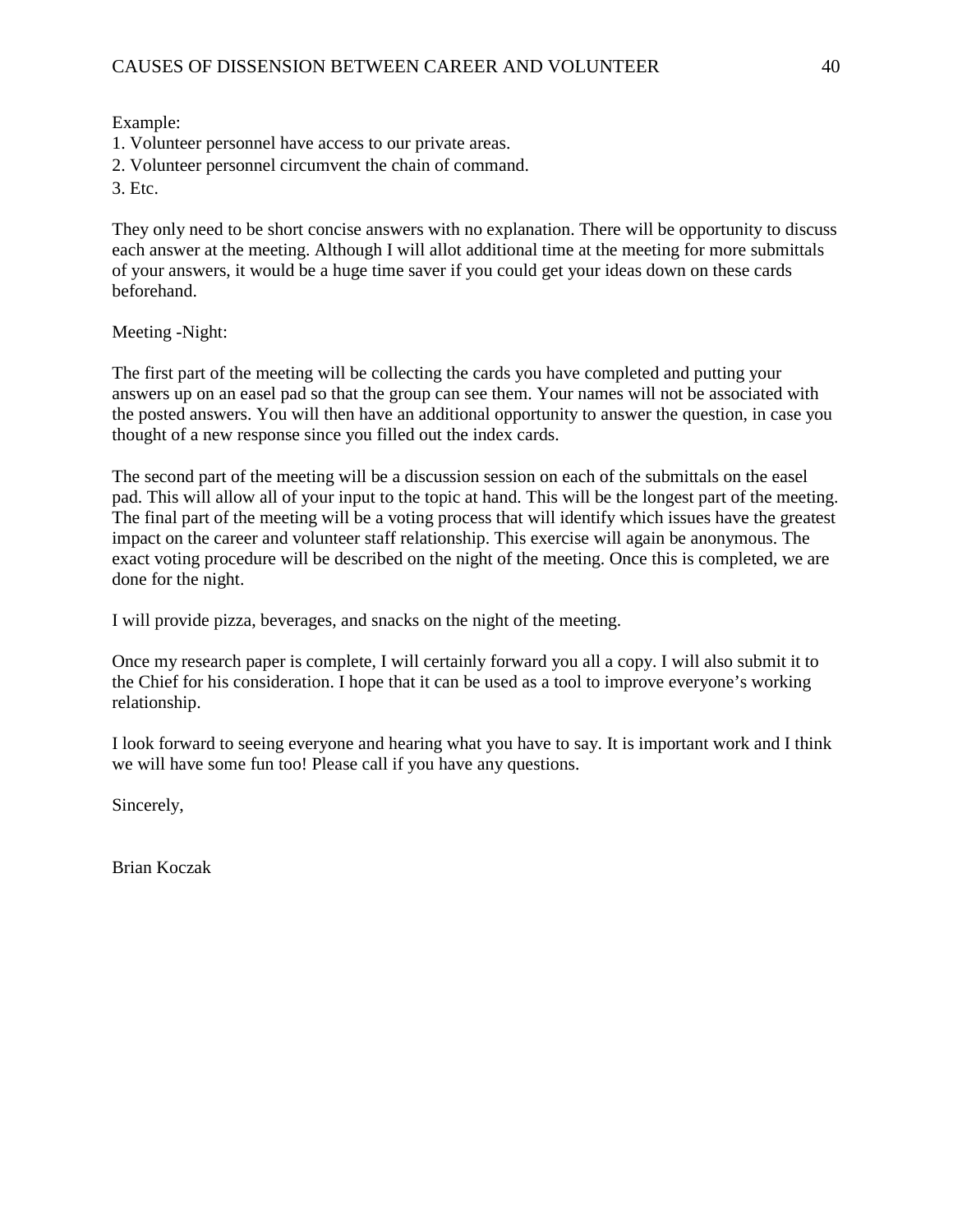|                         | <b>Answers</b>                                                                                                                                                                                                                                  | <b>Votes</b>   | <b>Total</b>     |
|-------------------------|-------------------------------------------------------------------------------------------------------------------------------------------------------------------------------------------------------------------------------------------------|----------------|------------------|
| $\mathbf{1}$            | Communication - SOP changes. Admin does not always look at<br>whole department. (i.e. Global picture for all members)<br>(Duplicate #19)                                                                                                        |                |                  |
| $\boldsymbol{2}$        | SOP's do not always get out to general population.                                                                                                                                                                                              | $5 + 4 + 2$    | $11*$            |
| 3                       | Members get upset when officers quote SOP's.                                                                                                                                                                                                    |                | $\overline{0}$   |
| $\overline{\mathbf{4}}$ | Being ignored when confronting career staff on or off the                                                                                                                                                                                       |                | $\overline{0}$   |
|                         | fireground.                                                                                                                                                                                                                                     | $2 + 4$        | 6                |
| $\overline{5}$          | Treating volunteers with disrespect when they leave their shifts,<br>they go home and are volunteers in their own towns (officers)<br>(Duplicate #6)                                                                                            |                | 0                |
| 6                       | The "buy-in" or "attitude" on the career side that the volunteers<br>cannot contribute to the system and that career firefighters that<br>also volunteer can support the system on one side and work<br>against it on the other. (Duplicate #5) | $1+3+5+2$      | $11*$            |
| 7                       | The suppression or rejection of the individual volunteer<br>department identities in an effort to create a unified department.                                                                                                                  | 1              | 1                |
| 8                       | A general lack of communication and acknowledgement between<br>career and volunteer firefighters. "mine" vs. "yours" attitude.                                                                                                                  |                | $\boldsymbol{0}$ |
| 9                       | Lack of integrated training between career and volunteer<br>firefighters. (Duplicate $#21$ )                                                                                                                                                    | $3+3+1$        | 7                |
| 10                      | Moving around of apparatus and equipment just to fit personal<br>vehicles in the fire stations.                                                                                                                                                 | $1+1$          | $\overline{2}$   |
| 11                      | No notification when equipment is removed from 2nd due or<br>volunteer department.                                                                                                                                                              | 4              | 4                |
| 12                      | Not listening to chief officers on the fireground.                                                                                                                                                                                              | $\overline{2}$ | $\overline{2}$   |
| 13                      | Playing games in station when asked not to. (Duplicate #14)                                                                                                                                                                                     | $1 + 5$        | 6                |
| 14                      | Turning AC Off/Turning heat up/Hiding company property<br>(chairs) (Duplicate #13)                                                                                                                                                              |                | $\boldsymbol{0}$ |
| 15                      | Overhearing a conversation between a group of career firefighters<br>"we are trying to make things as difficult as we can for them and<br>(name omitted) is over the talking with them".                                                        |                | $\boldsymbol{0}$ |
| 16                      | Leaving notes with your dislikes about the volunteer manpower<br>unsigned and undated.                                                                                                                                                          |                | $\overline{0}$   |
| 17                      | Division of two different departments with gear color.<br>Purchasing of gear in one big order for all members. Department<br>future budgets affected with future purchases of gear or other<br>capital items.                                   |                | 0                |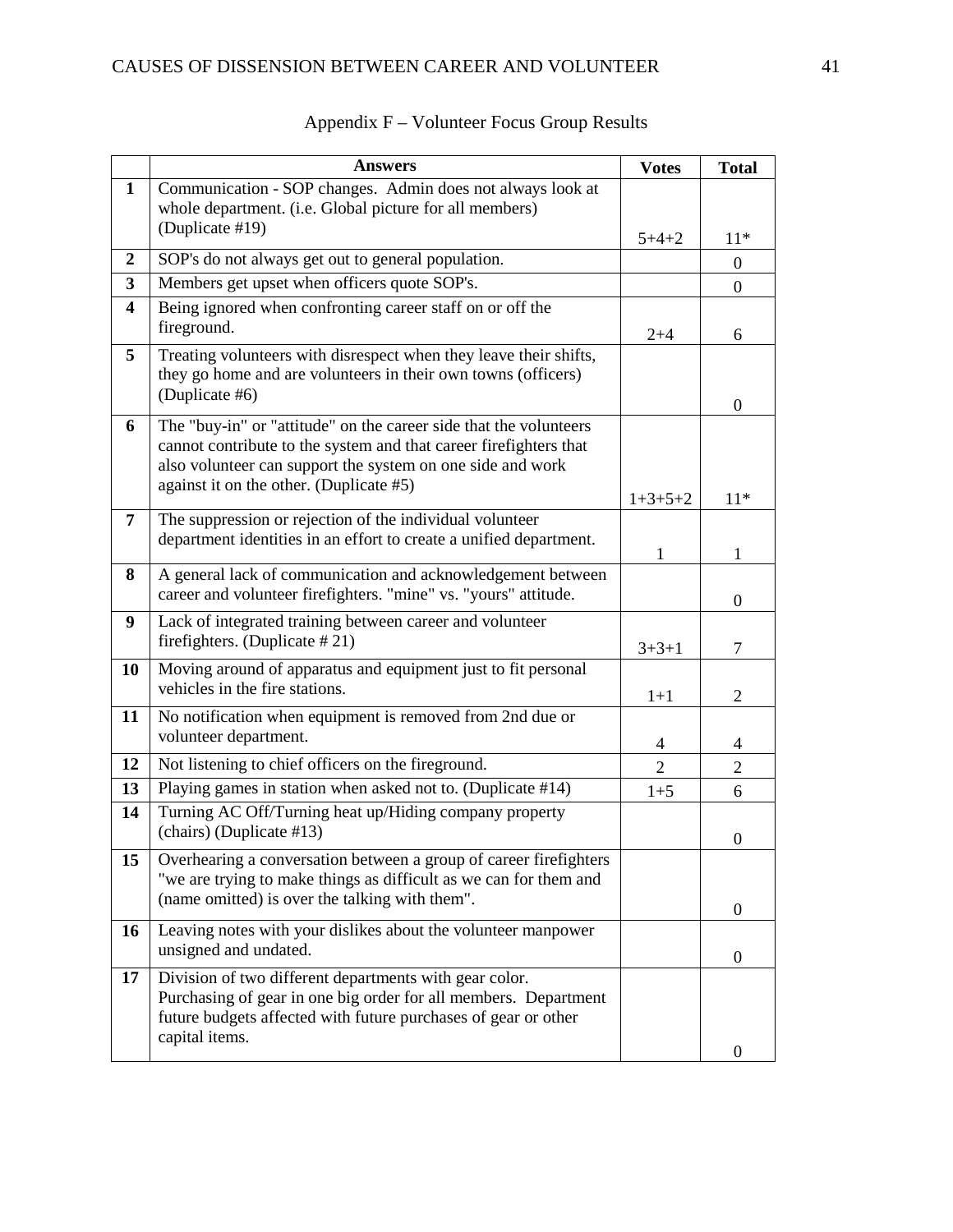| 18 | Lack of communication and appearance of attitude. Talk, say,<br>what you expect or want help with, be transparent, respectful as<br>much as possible, everyone will benefit from some degree. | $4 + 3$ |                |
|----|-----------------------------------------------------------------------------------------------------------------------------------------------------------------------------------------------|---------|----------------|
|    |                                                                                                                                                                                               |         | 7              |
| 19 | New rules and regulations popping up without discussion.<br>Communicate, don't just do it. There are a lot of things we can<br>contribute. (Duplicate #1)                                     |         | $\Omega$       |
| 20 | Taking responsibility and offloading tasks that seem<br>inconvenient.                                                                                                                         | 5       | 5              |
| 21 | We never train together. At least a few times a month. It would<br>be nice to train together at convenient times for both. (Duplicate<br>#9)                                                  |         |                |
|    |                                                                                                                                                                                               |         | $\Omega$       |
| 22 | Gear issue. Career FF's get gear before volunteers get gear.<br>Career have many sets while volunteers only get one.                                                                          | 2       | 2              |
| 23 | Taking gear off apparatus, taking PPE out of lockers without<br>asking or posting on whiteboard. (Duplicate #28)                                                                              |         | $\theta$       |
| 24 | When doing a truck check and the phone PA system is playing a<br>baby crying for 20 minutes.                                                                                                  |         | $\theta$       |
| 25 | When you walk on the apparatus floor and the day room door is<br>slammed shut. You are not wanted here.                                                                                       |         | $\theta$       |
| 26 | No wanting to listen because of being a volunteer.                                                                                                                                            |         | $\Omega$       |
| 27 | Trying to get rid of volunteers in town.                                                                                                                                                      |         | $\Omega$       |
| 28 | Taking equipment off volunteer apparatus without notifying us.<br>(Duplicate #23)                                                                                                             |         | $\overline{0}$ |
| 29 | Two different set of rules.                                                                                                                                                                   | $5 + 4$ | $9*$           |
| 30 | Radios with every pack for empty riding positions.                                                                                                                                            | $3+3+2$ | 8*             |
| 31 | Perception volunteers are trying to stifle paid staffing.                                                                                                                                     | $5 + 4$ | $9*$           |
|    |                                                                                                                                                                                               |         |                |

\* Indicates a top 5 answer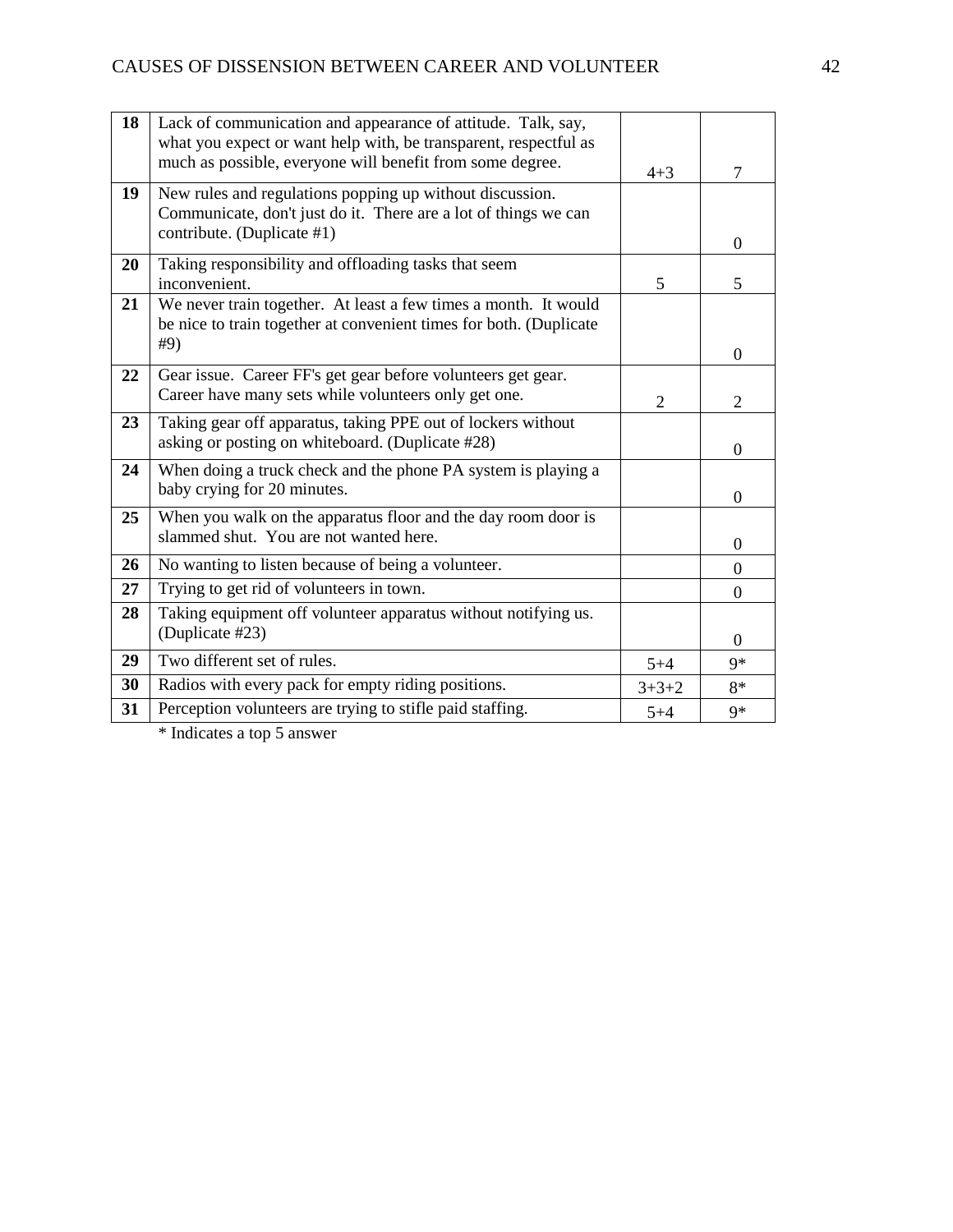|                  | <b>Answers</b>                                                                                          | Vote 1    | <b>Total</b>     | Vote 2        | <b>Total</b> |
|------------------|---------------------------------------------------------------------------------------------------------|-----------|------------------|---------------|--------------|
| $\mathbf{1}$     | Don't go to calls, even if they are in the firehouse.                                                   |           |                  |               |              |
|                  | (Duplicate #14)                                                                                         |           | $\boldsymbol{0}$ |               |              |
| $\boldsymbol{2}$ | Prefer autonomy over assimilation                                                                       |           | $\boldsymbol{0}$ |               |              |
| 3                | Volunteers only provide fraction of the service                                                         |           |                  |               |              |
|                  | career force provides, but receives most of the                                                         |           |                  |               |              |
| 4                | credit/recognition.<br>Overstated importance. Career force goes to nine                                 |           | $\boldsymbol{0}$ |               |              |
|                  | calls during the day and volunteer chief geos to one                                                    |           |                  |               |              |
|                  | call at night and tries to take over like he is a cog in                                                |           |                  |               |              |
|                  | the wheel. The call then goes downhill.                                                                 |           |                  |               |              |
| 5                | Lack of standards/enforcement. How can (names                                                           |           | $\boldsymbol{0}$ |               |              |
|                  | omitted) still be counted? They come to the                                                             |           |                  |               |              |
|                  | firehouse and don't contribute.                                                                         |           |                  |               |              |
|                  |                                                                                                         | $2 + 1$   | 3                |               |              |
| 6                | Doing jobs half way and then leaving.<br>Circumventing the chain of command (Duplicate                  |           | $\boldsymbol{0}$ |               |              |
| 7                | #17 & #22)                                                                                              |           |                  |               |              |
|                  |                                                                                                         |           | $\boldsymbol{0}$ |               |              |
| 8                | Speak out against the needs of the career staff in<br>regards to manpower and officers. (Duplicate #19) |           |                  |               |              |
|                  |                                                                                                         |           | $\boldsymbol{0}$ |               |              |
| 9                | Perpetuate the myth of the "volunteer" fire<br>department.                                              |           | $\boldsymbol{0}$ |               |              |
| 10               | Unqualified members in the chain of command.                                                            |           |                  |               |              |
|                  | (Duplicate #21)                                                                                         | $3+4+4$   | $11*$            |               |              |
| 11               | Can make us look bad by their actions/presence.                                                         | $2 + 4$   | 6                | $1+3+4+4+4+3$ | $19*$        |
| 12               | Fund drive letters based on lies or taking credit for                                                   |           |                  |               |              |
|                  | things they are not responsible for. (Duplicate #23)                                                    |           | $\boldsymbol{0}$ |               |              |
| 13               | Career discipline equals lost wages or employment                                                       |           |                  |               |              |
|                  | while volunteer discipline equals stay at home and                                                      |           |                  |               |              |
|                  | stop donating your "free time".                                                                         | $5 + 1$   | 6                | $4+2+1+3+1+3$ | 14           |
| 14               | Volunteers come and go as they please deciding                                                          |           |                  |               |              |
|                  | which calls to respond to. (Duplicate #1)                                                               | $3 + 2$   | 5                |               |              |
| 15               | Volunteers don't receive the same level of training                                                     |           |                  |               |              |
|                  | as career personnel, yet are allowed to supervise                                                       |           |                  |               |              |
|                  | and direct those with more knowledge and skill.                                                         | 3         | 3                |               |              |
| 16               | Volunteer officers do now earn their rank by a                                                          |           |                  |               |              |
|                  | competitive process. It's done by popular vote or                                                       |           |                  |               |              |
|                  | default.                                                                                                | 4         | $\overline{4}$   |               |              |
| 17               | Demand unearned authority in the chain of<br>command (Duplicate #7 $&$ #22)                             |           |                  |               |              |
| 18               | Misrepresent level of volunteer service provided.                                                       |           | $\boldsymbol{0}$ |               |              |
| 19               | Take political action against paid staff. (Duplicate                                                    |           | $\boldsymbol{0}$ |               |              |
|                  | #8)                                                                                                     | $3+4+2+3$ | $12*$            |               |              |

## Appendix G – Career Focus Group Results